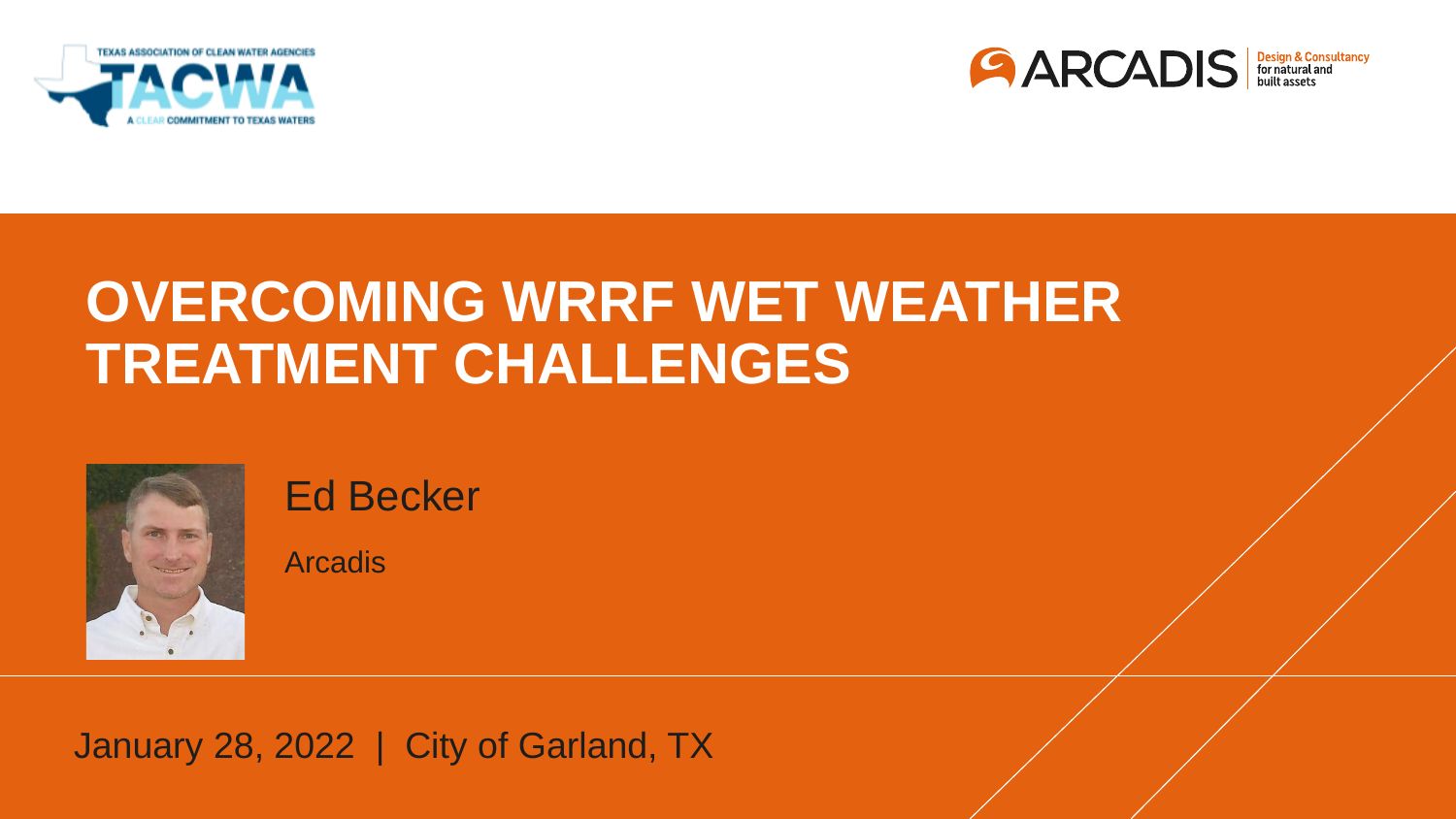



Wet weather treatment challenges

Wet weather treatment alternative strategies

Case Study

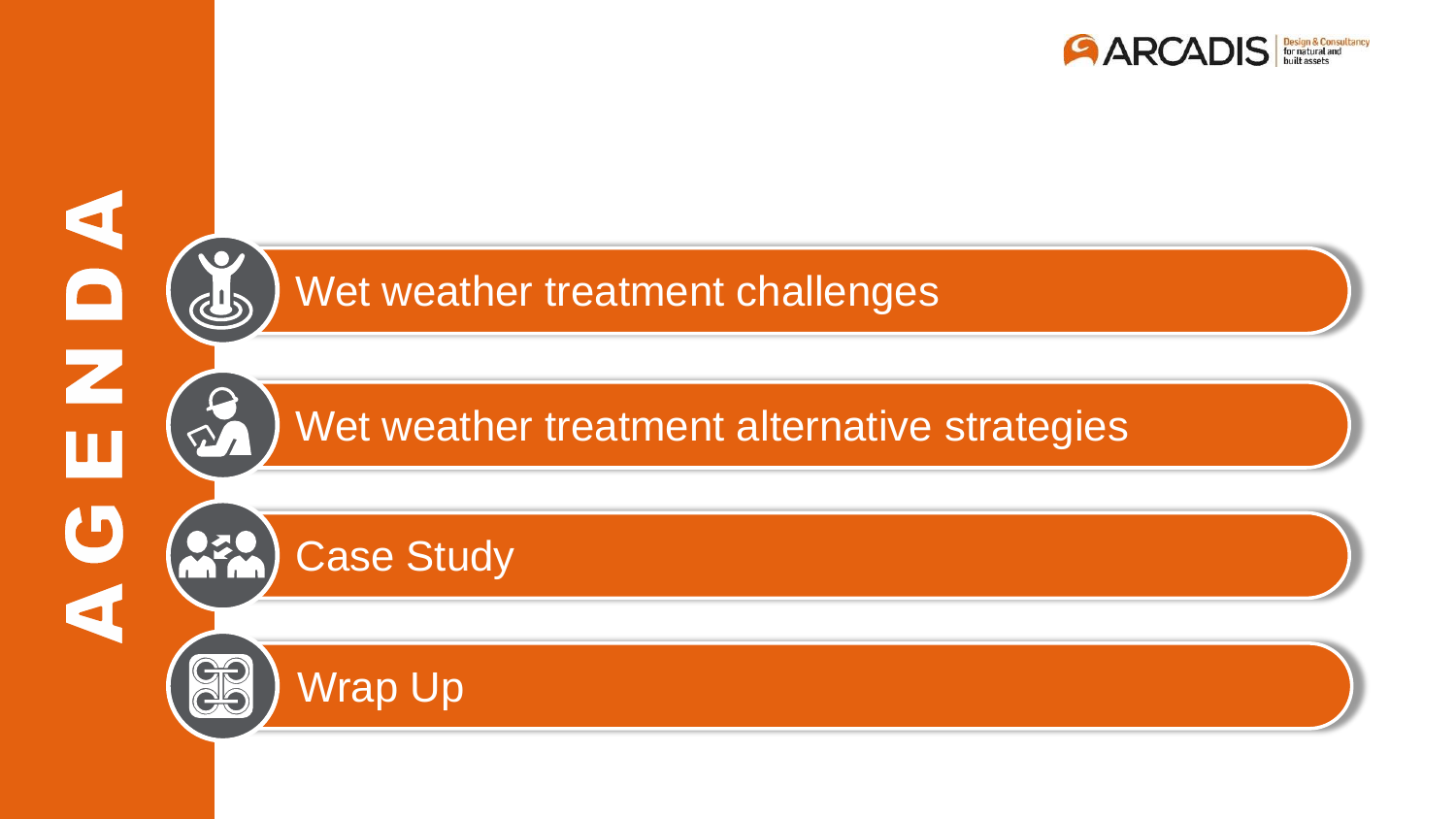

# **WET WEATHER CHALLENGES**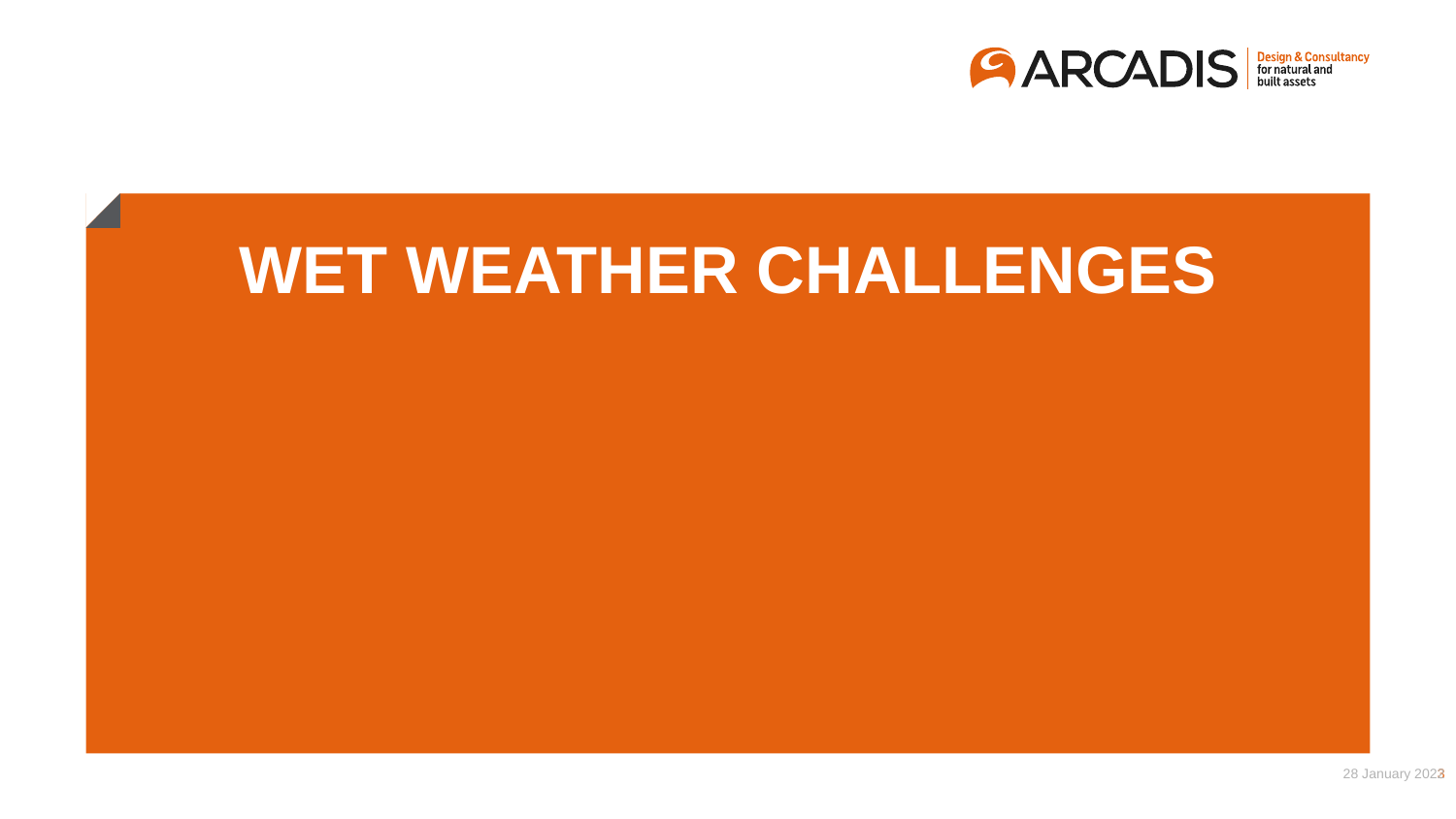

## **Wet Weather Treatment – Location Options**

#### **Satellite**

- + Conveyance Issues
- New Site and Treatment Facilities
- Remote Operations
- Solids Management

#### **WRRF**

- Additional Conveyance?
- **Existing Site or Process Units**
- + Facility is staffed
- + Solids Management on-site

#### **WRRF typically offer the most cost effective means to manage higher flows**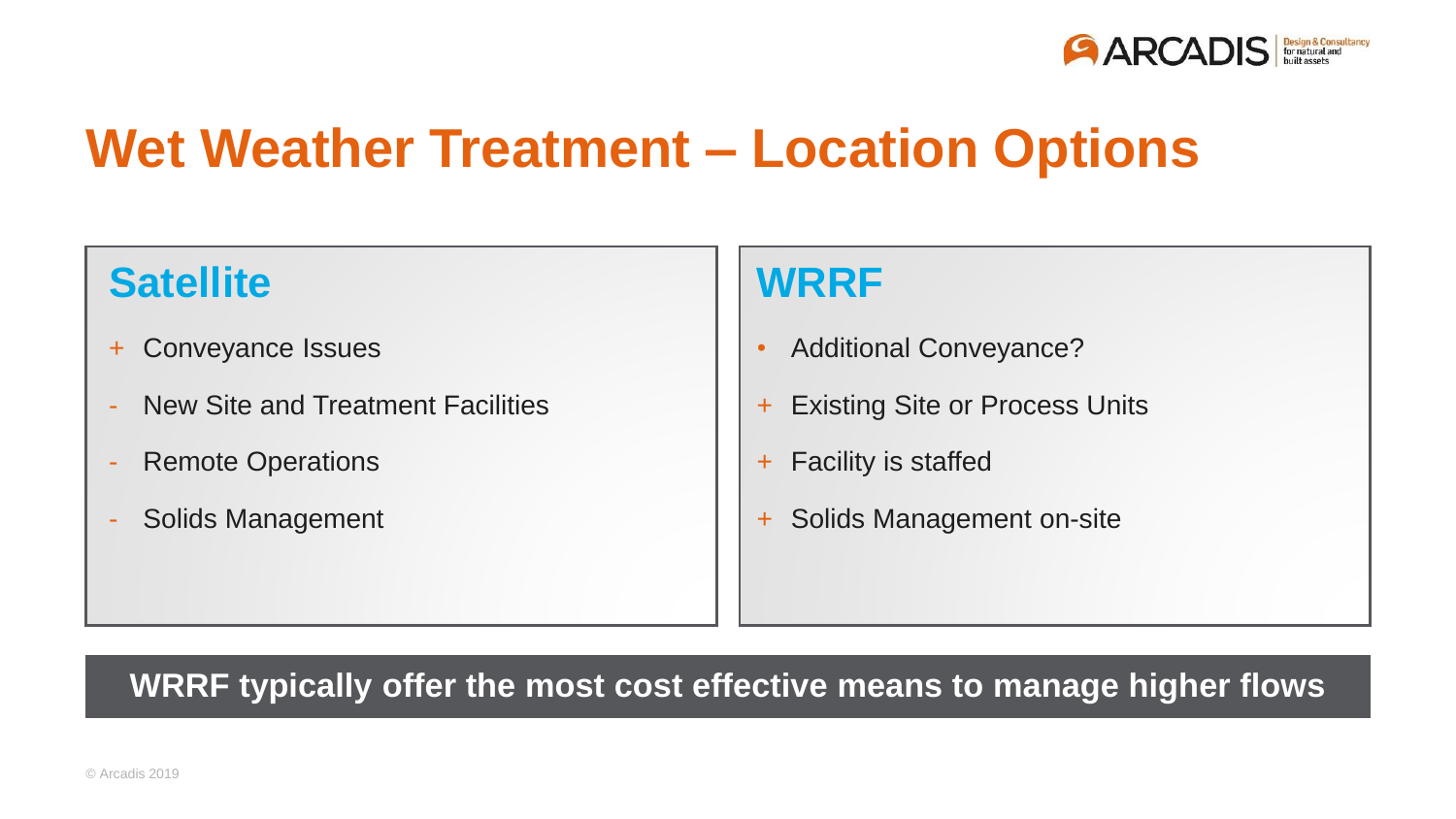

#### **Wet Weather Challenges at WRRF**

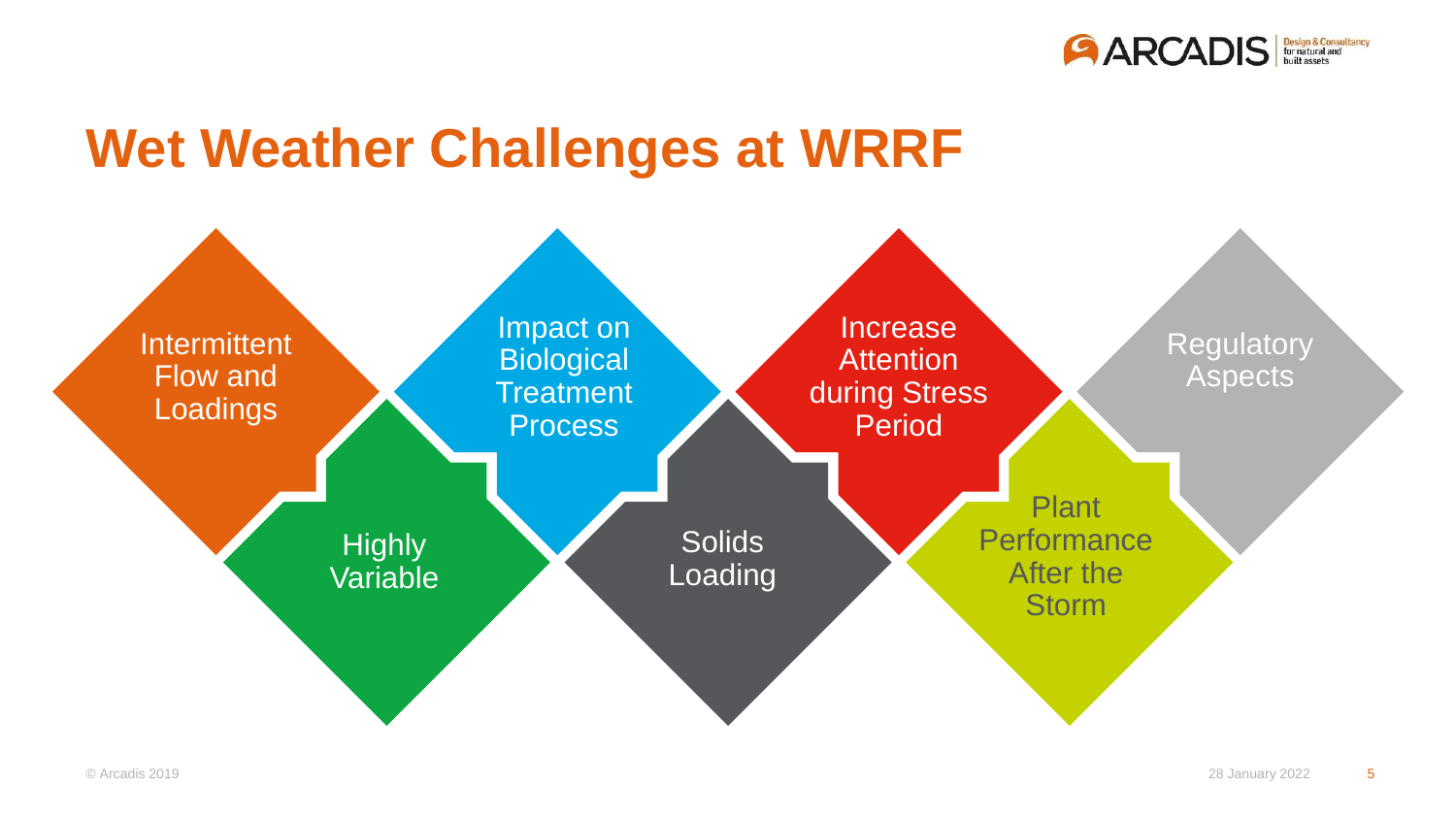

## **Permit Challenges for Additional Flows at WRRF**

WRRFs have stringent effluent WQ discharge limits – challenge at high flows

Effluent discharge total effluent load

Extended Events & **Recovery** 

**Key is discussing these issues with the Regulatory Agency**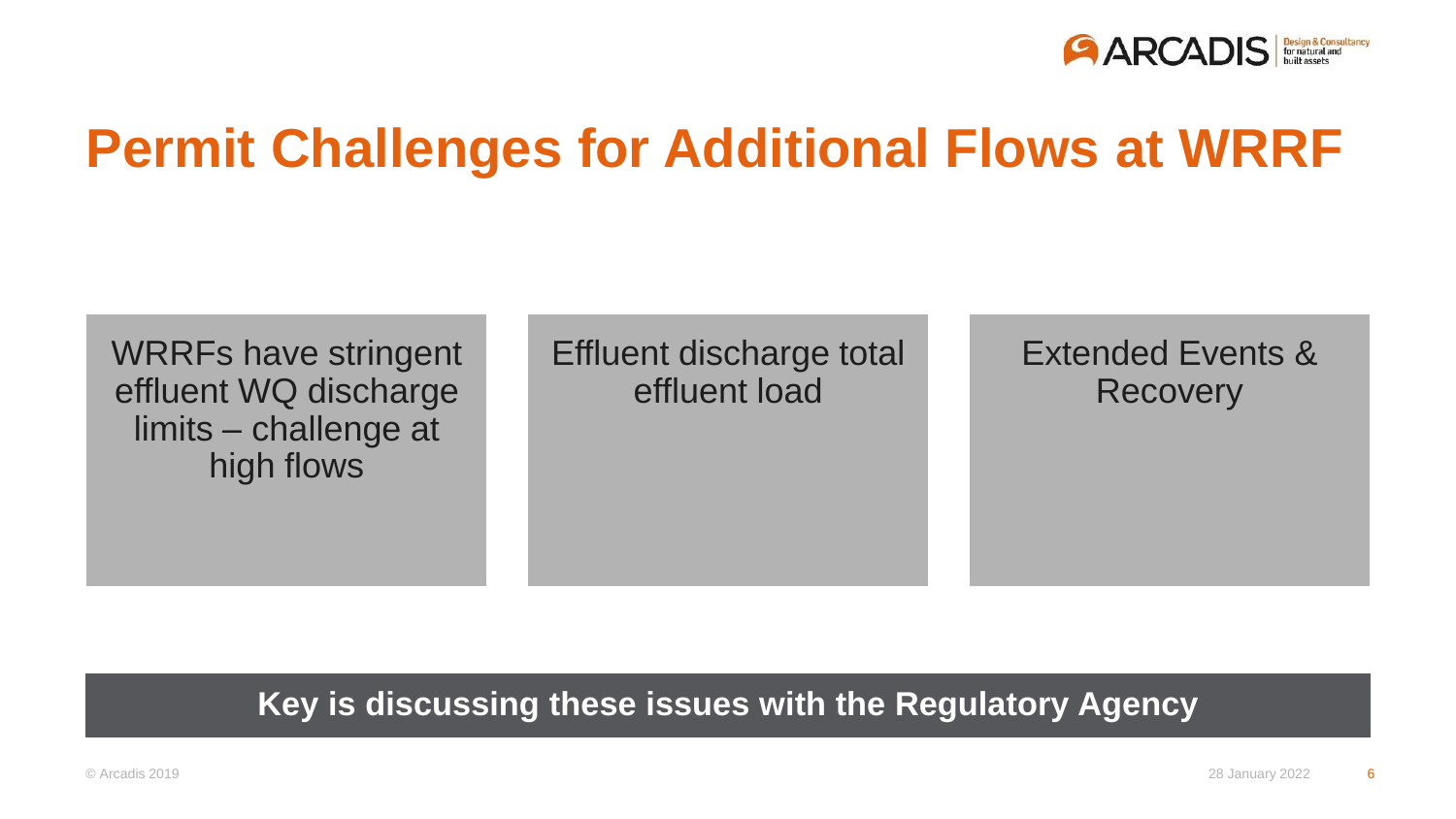

## **Conveyance System Impact on WRRF**

- Increase Volume to WRRF
- First Flush Loadings
- Solids Loading

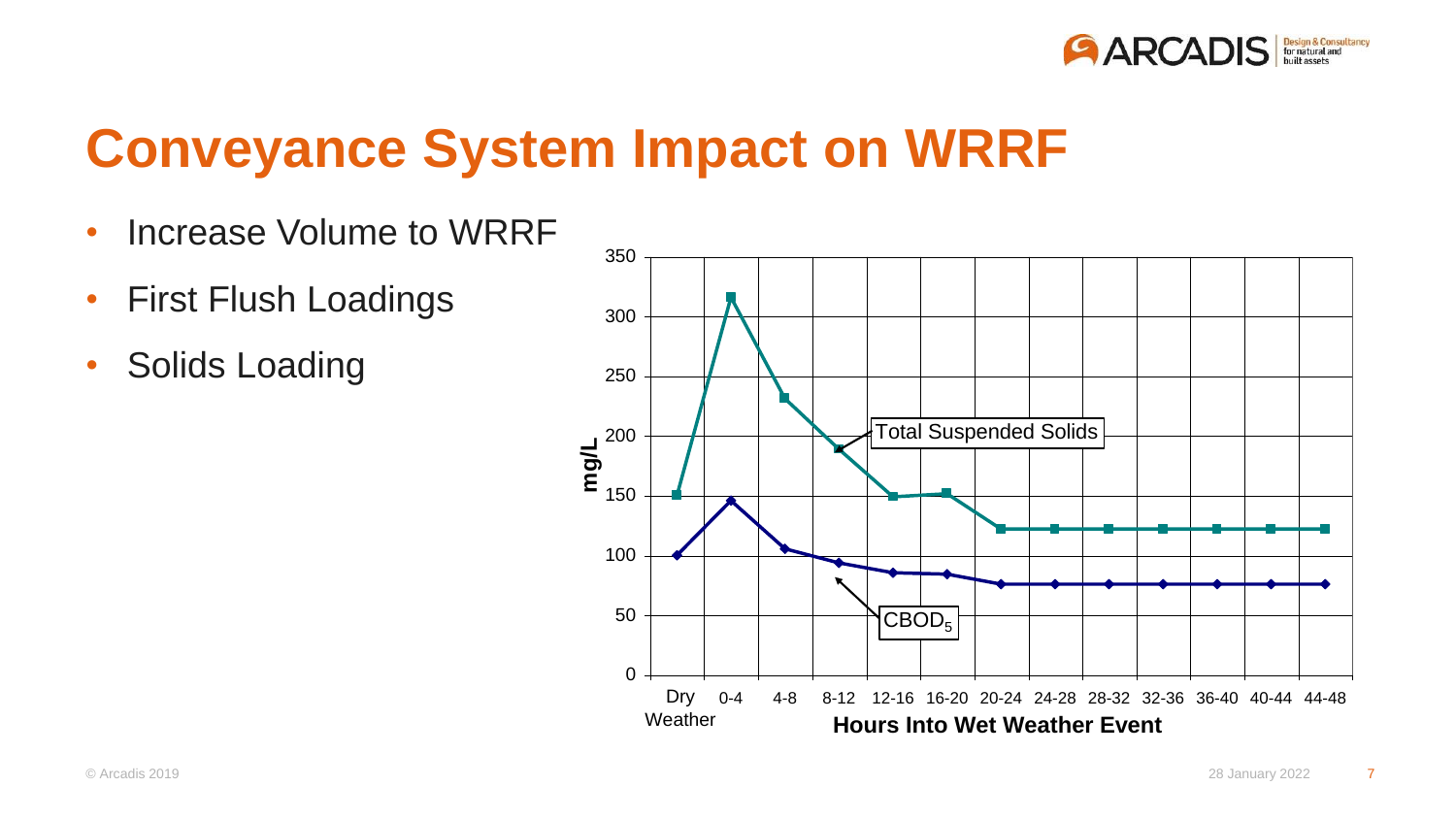

#### **First Flush Phenomenon**



#### **Everywhere is Different**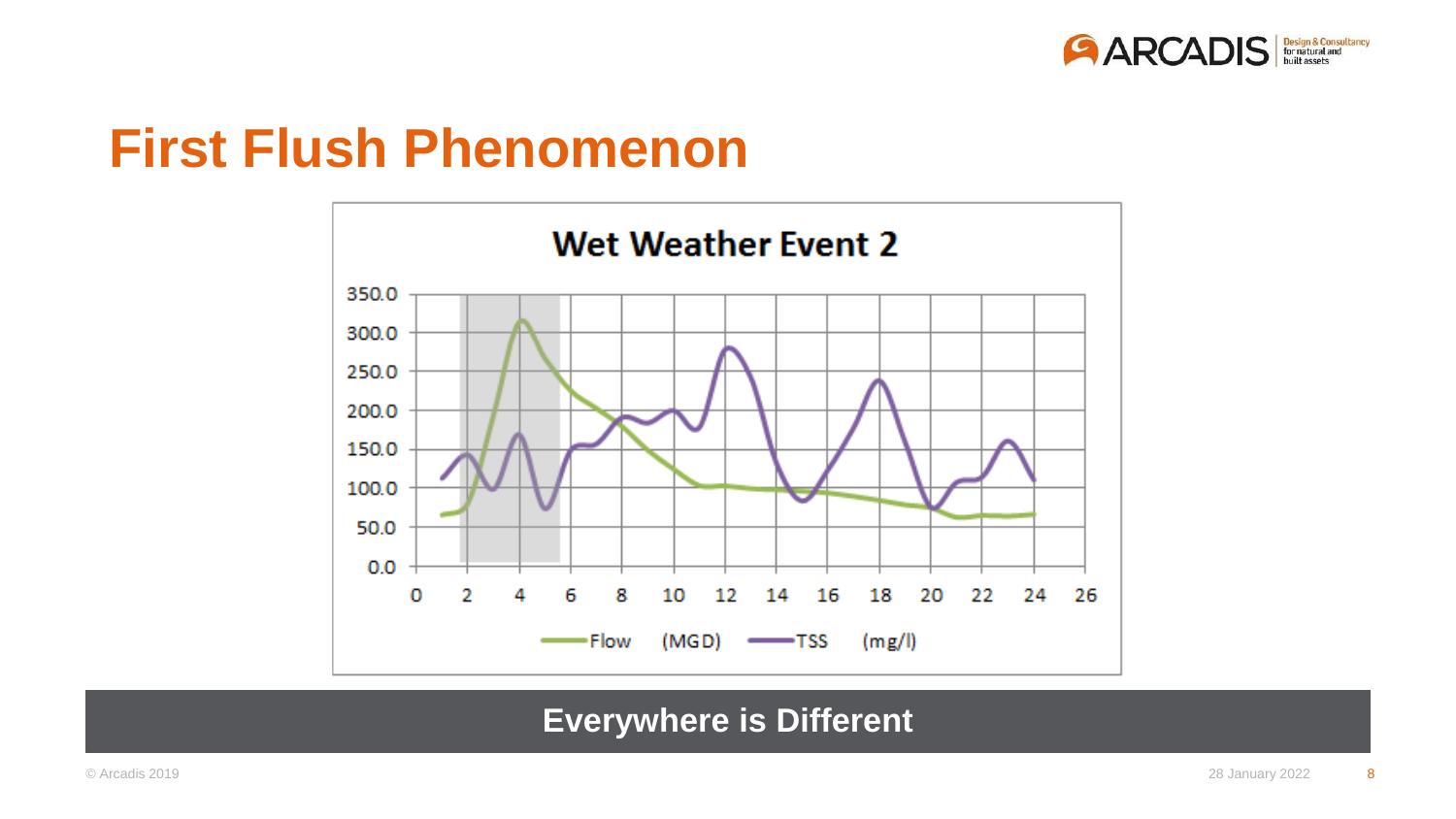

#### **Wet Weather Solids - Remote Facility Impact**

Wet weather influent solids profile changes significantly due to remote facility

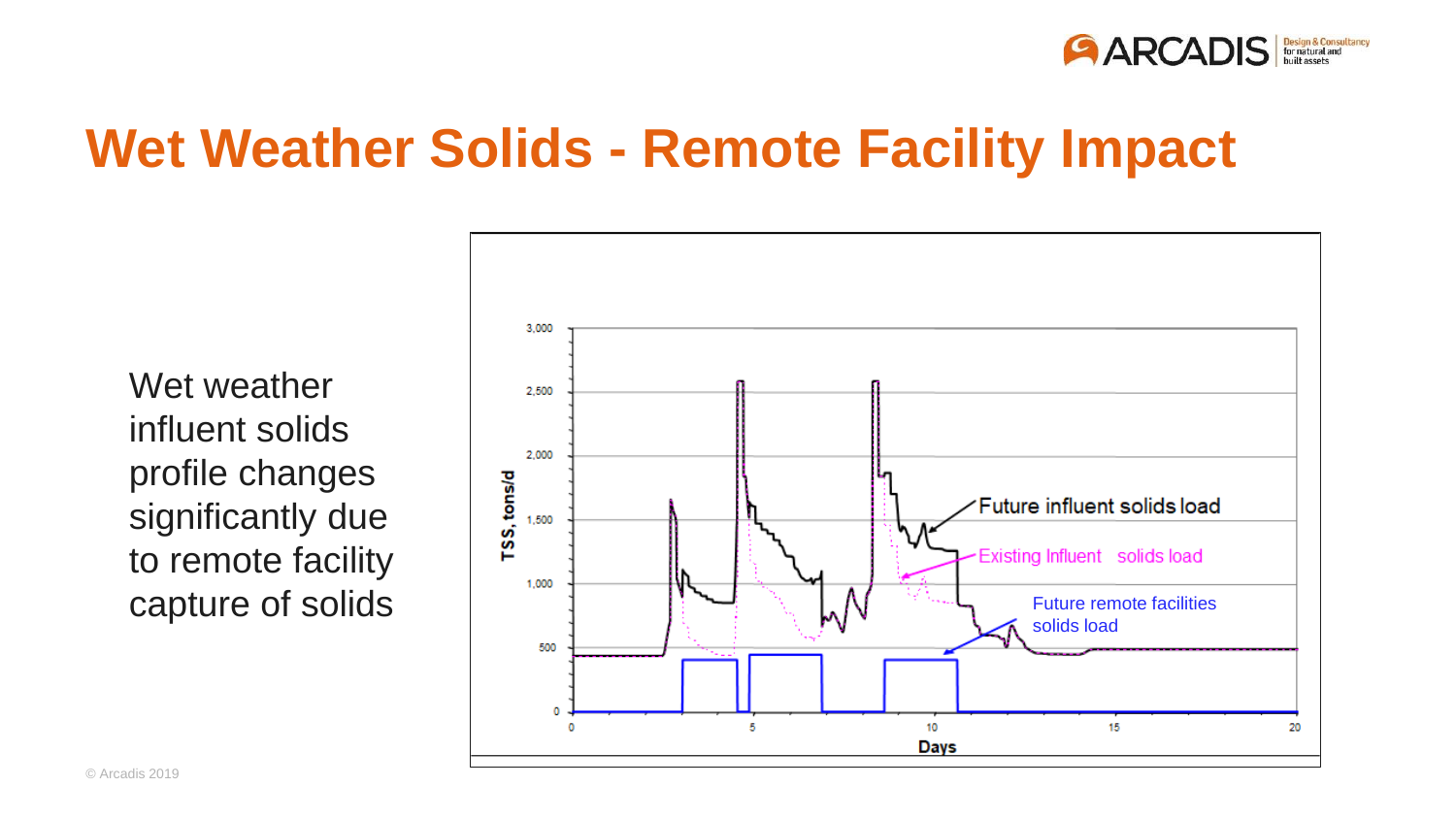

# **WET WEATHER TREATMENT ALTERNATIVE STRATEGIES**

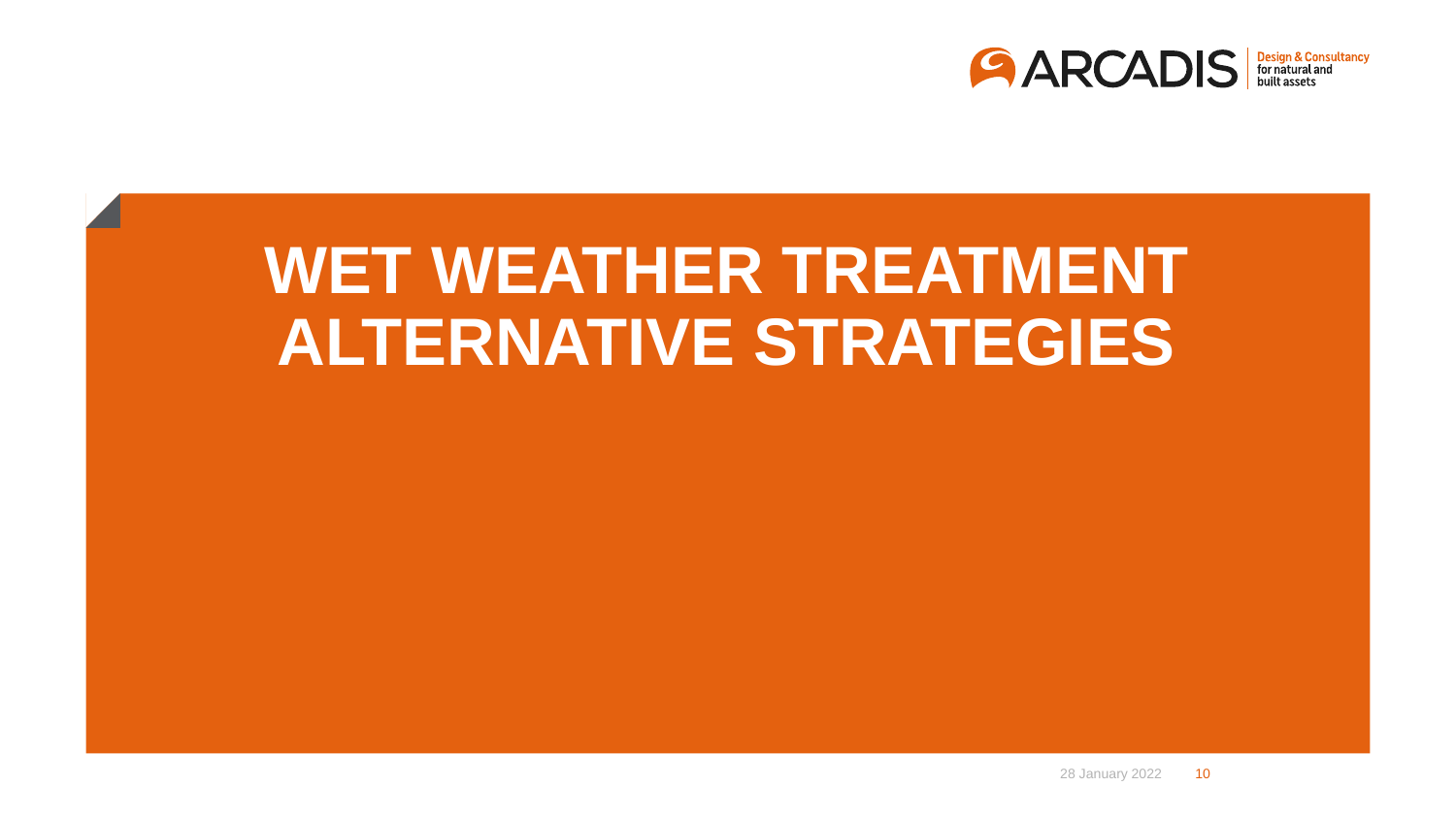

#### **Alternative Treatment Options - Expand In Kind**



#### **Examples: Flow through the Biological process limited to 150% to 250% x Permitted Flow**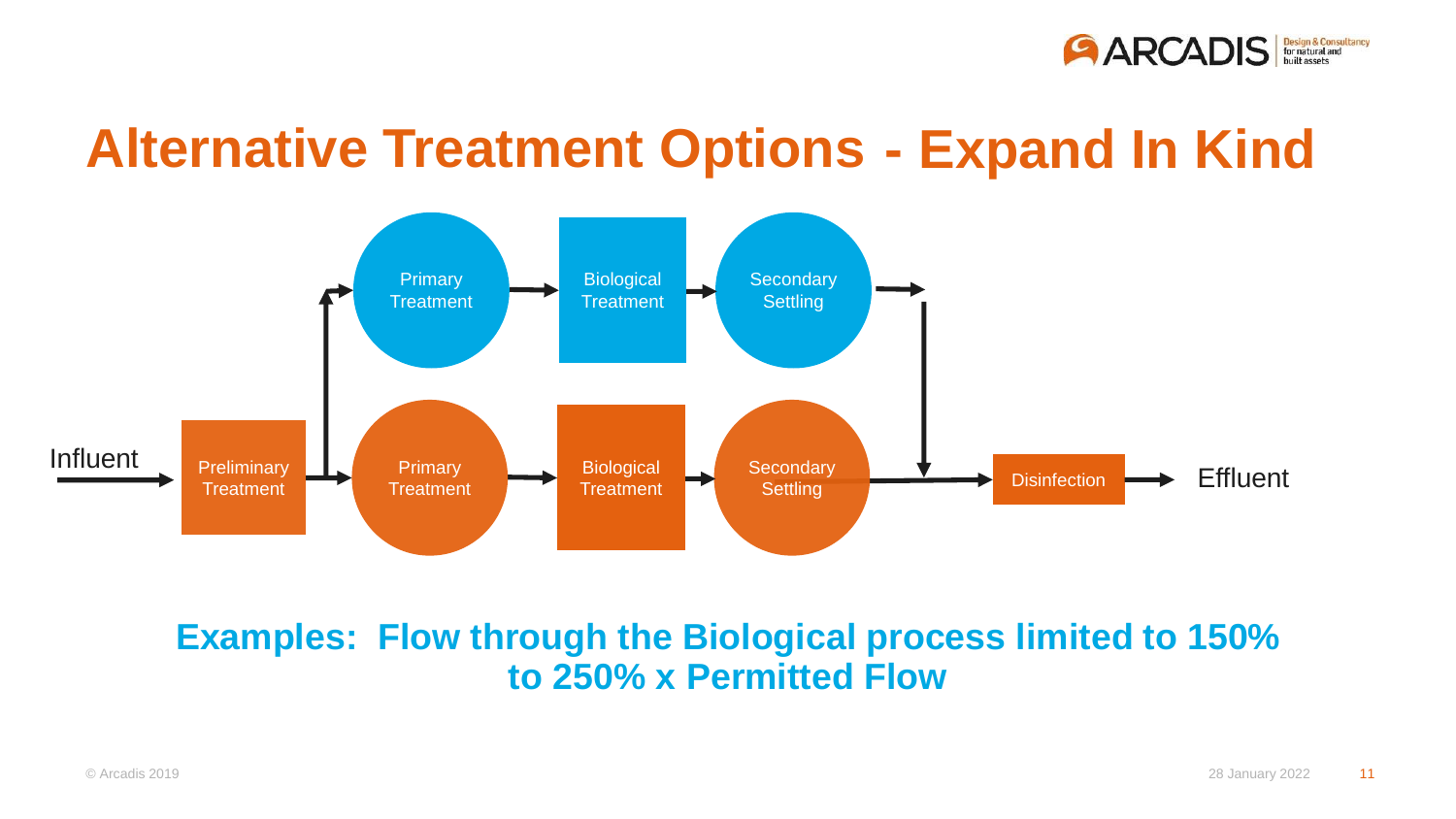

## **Alternative Treatment Options – CEPT/Blending**



#### **Enhanced primary treatment to achieve blended effluent quality needs.**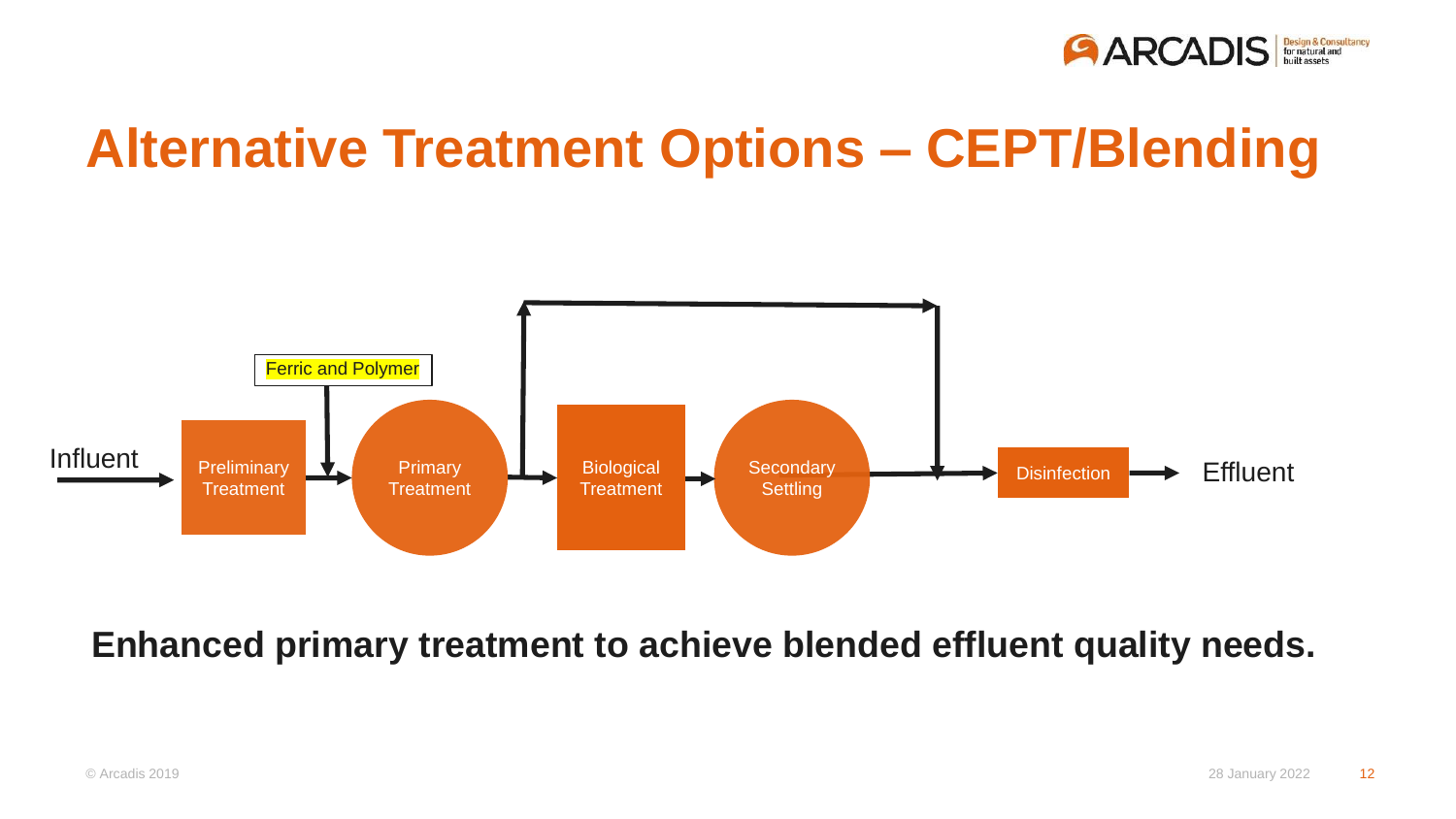

## **Alternative Treatment Options - Reconfigure**



**Examples: Step-feed Capability; In-Series-to-Parallel Treatment**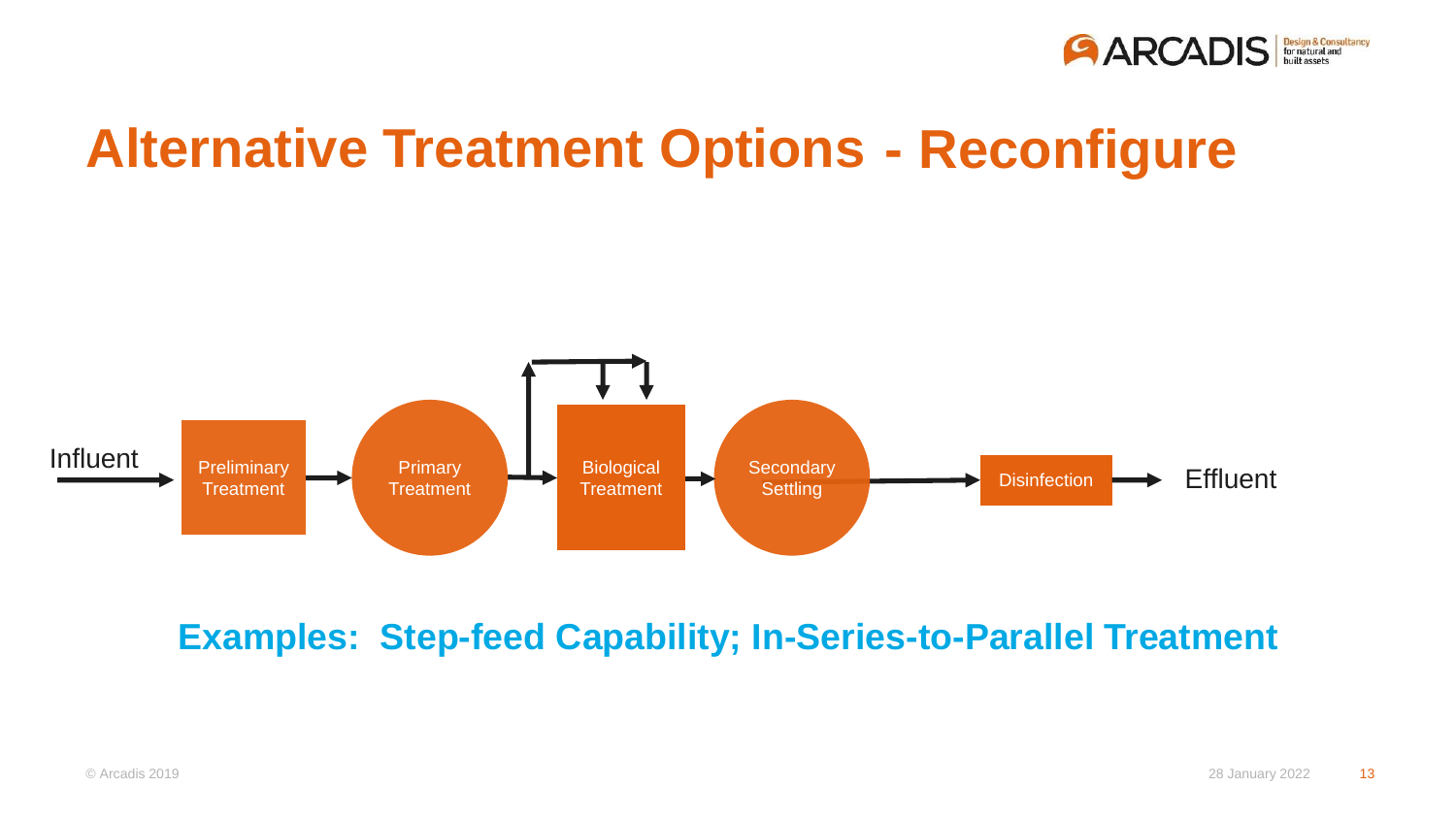

#### **Separate Wet Weather Treatment**



#### **Examples: Higher level of treatment required to achieve blended effluent quality**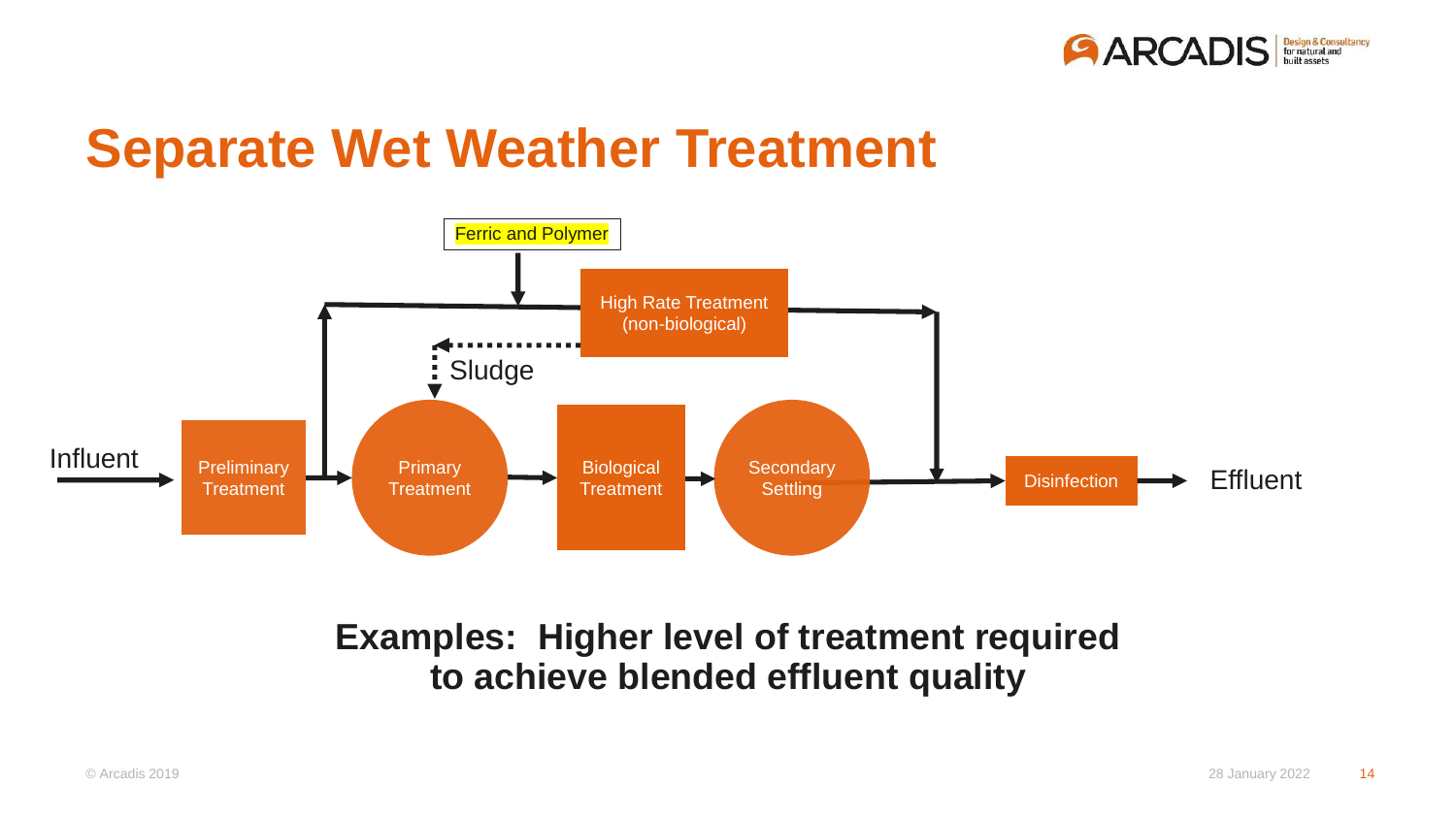

## **Biological + HRT**



#### **Examples: Higher level of treatment required to achieve blended effluent quality**

© Arcadis 2019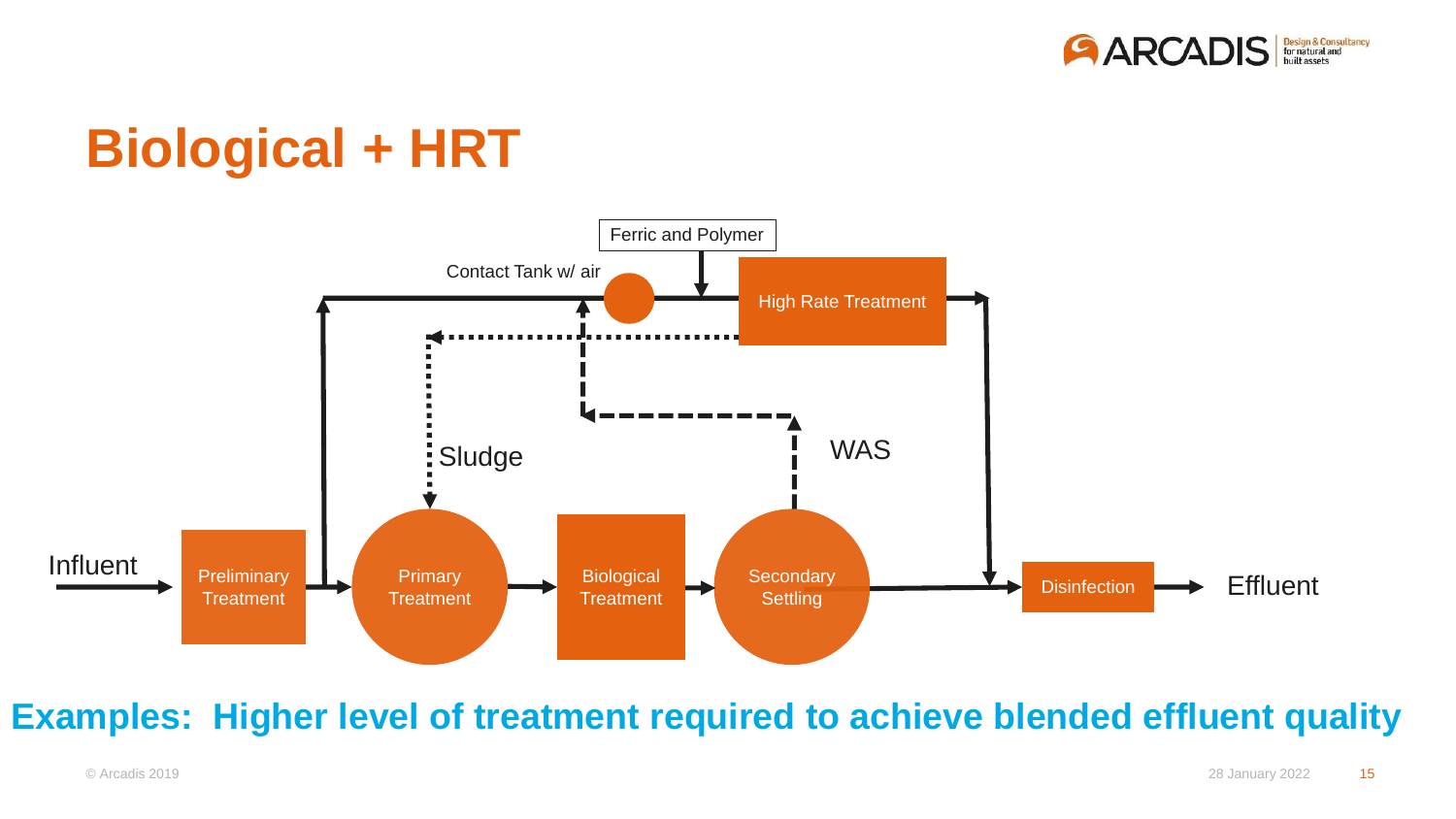

#### **Dual Use High-Rate Treatment – Dry Weather Operation**



**Dual Use – Implemented for Stringent TP/TSS Requirements**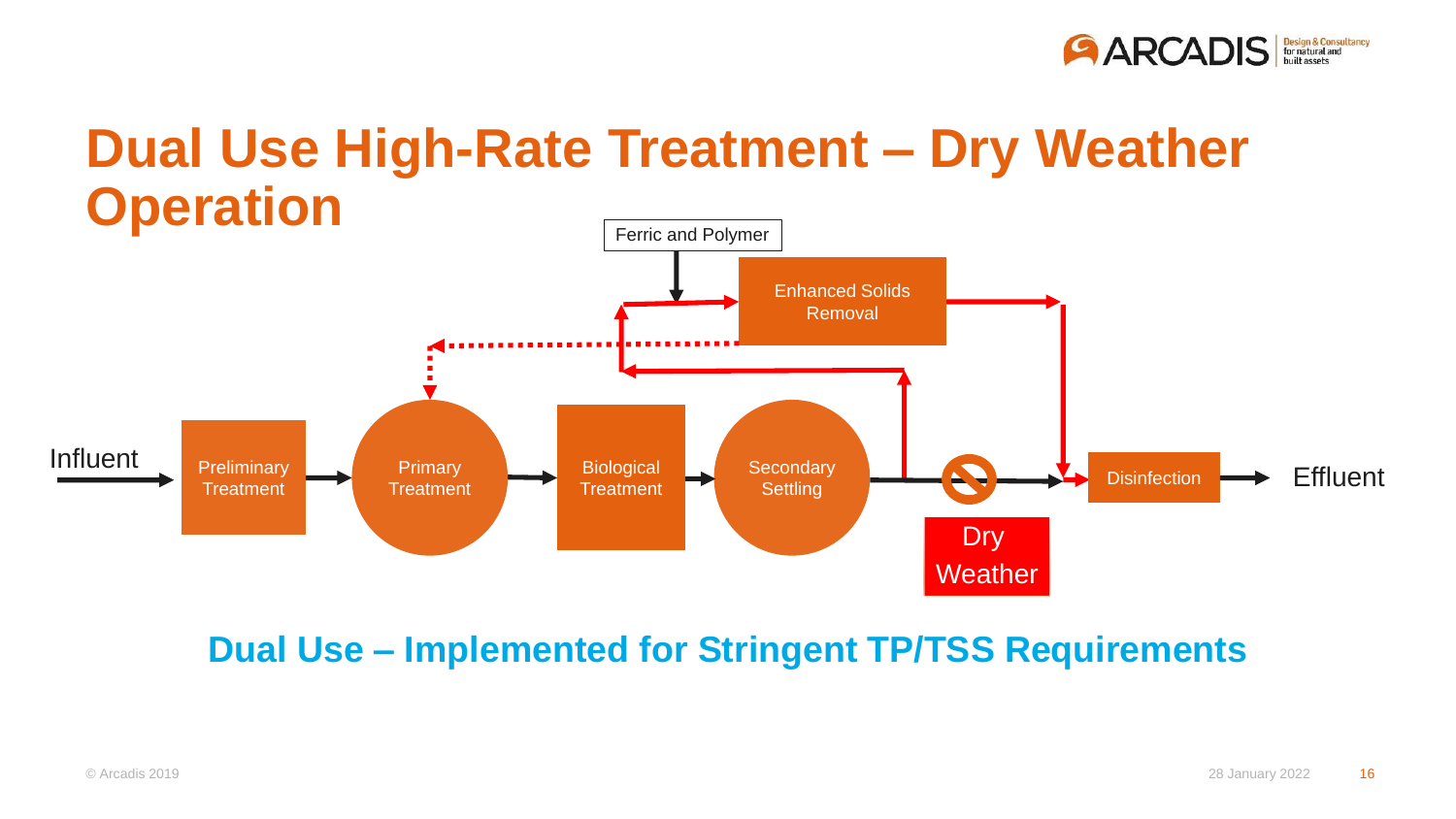

## **Dual Use High-Rate Treatment – Wet Weather Operation**

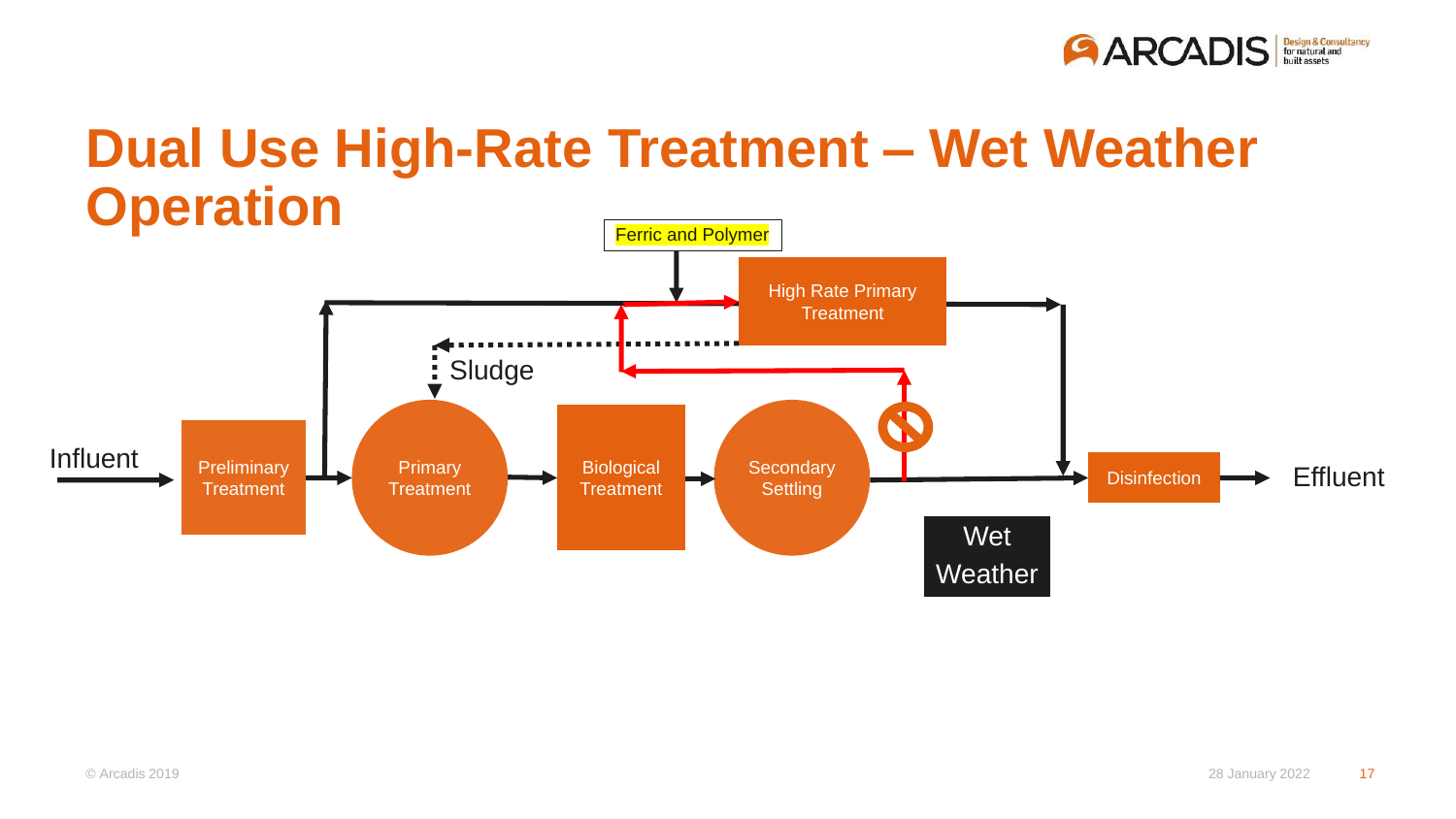

## **How to Evaluate WRRF Wet Weather Performance?**

## **Dynamic Process Modeling**

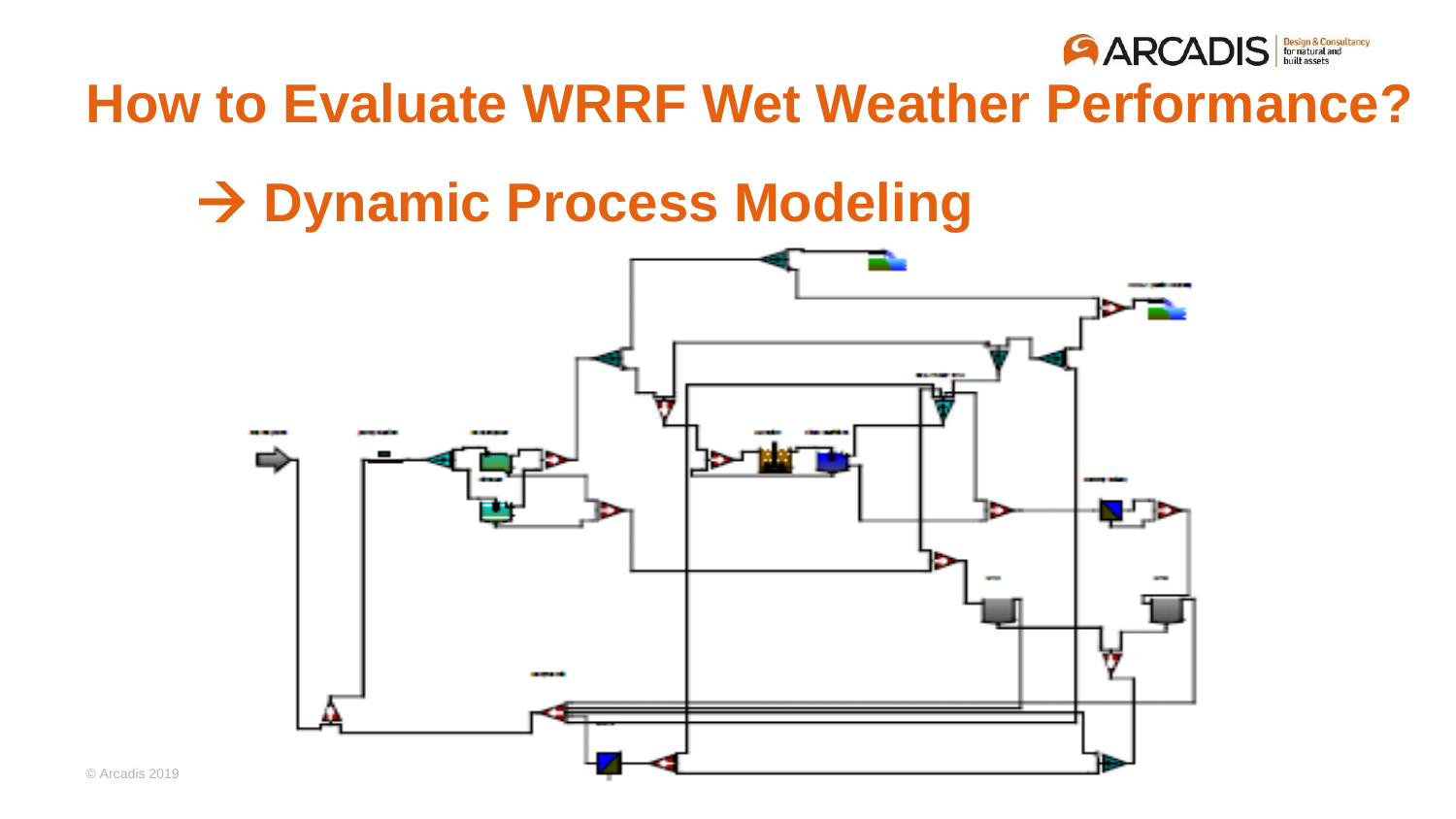

# **WET WEATHER TREATMENT CASE STUDY**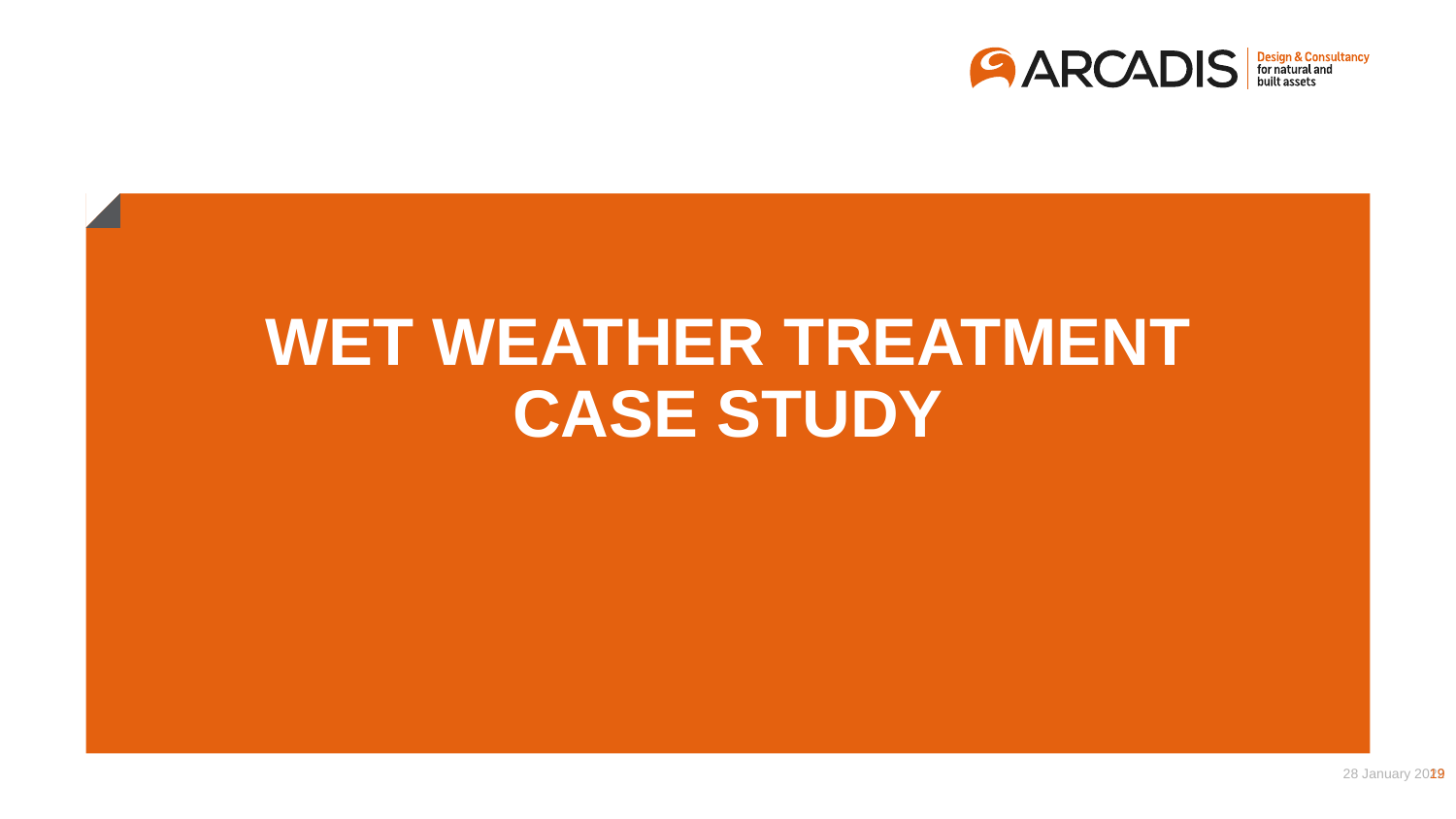

## **Wet Weather Expansion Planning**

- Two-Train Parallel Treatment AS System
- Wet Weather Expansion Project Objectives **Provert Access 1986** Frim
	- Expand WRRF peak capacity from 150 MGD to 250 MGD
	- Reduce cost
	- Decommission Biotowers (~\$10M rehab.)
	- Maintain nitrification year-round

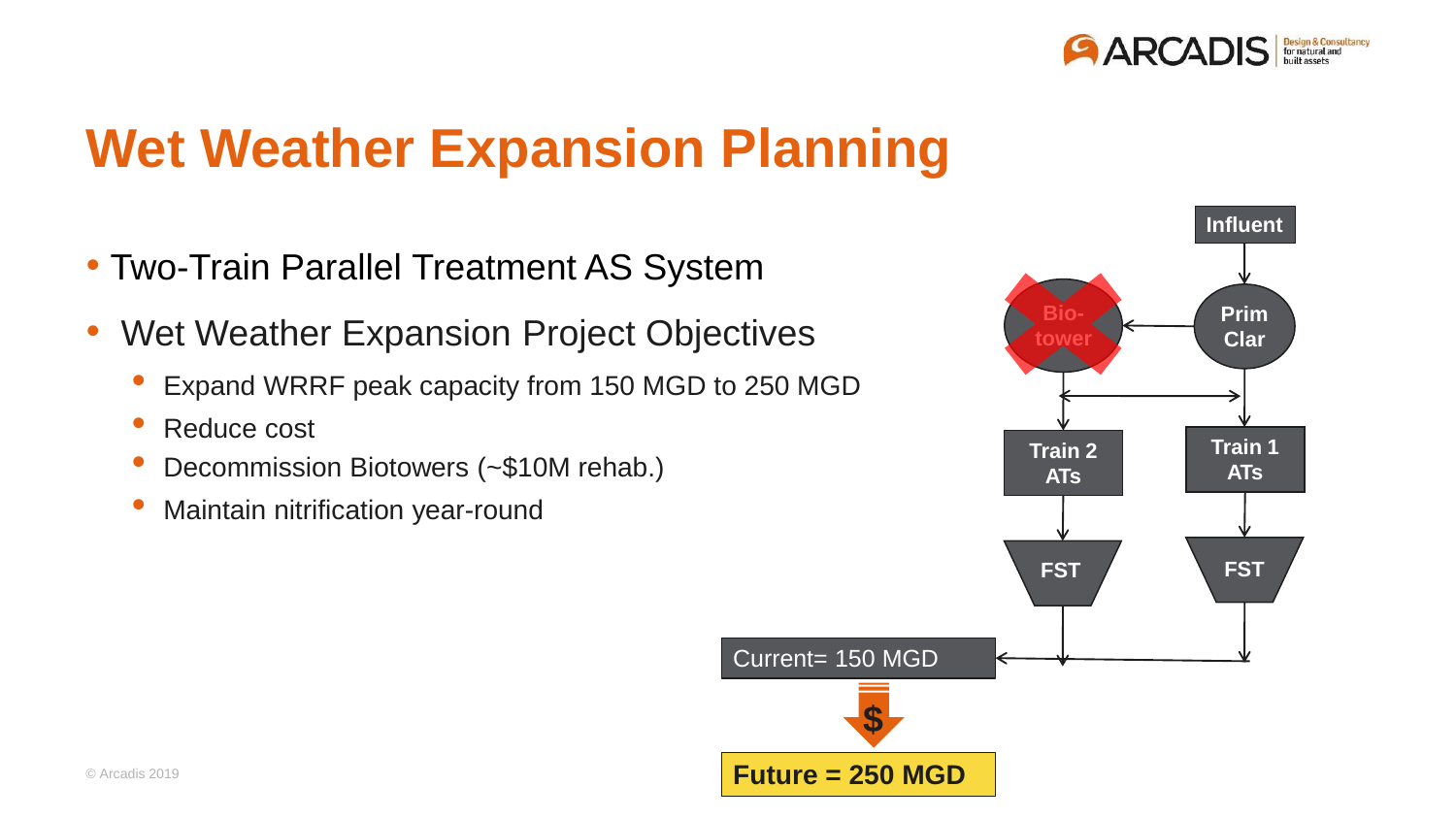

## **Dynamic Modeling to Evaluate Performance**

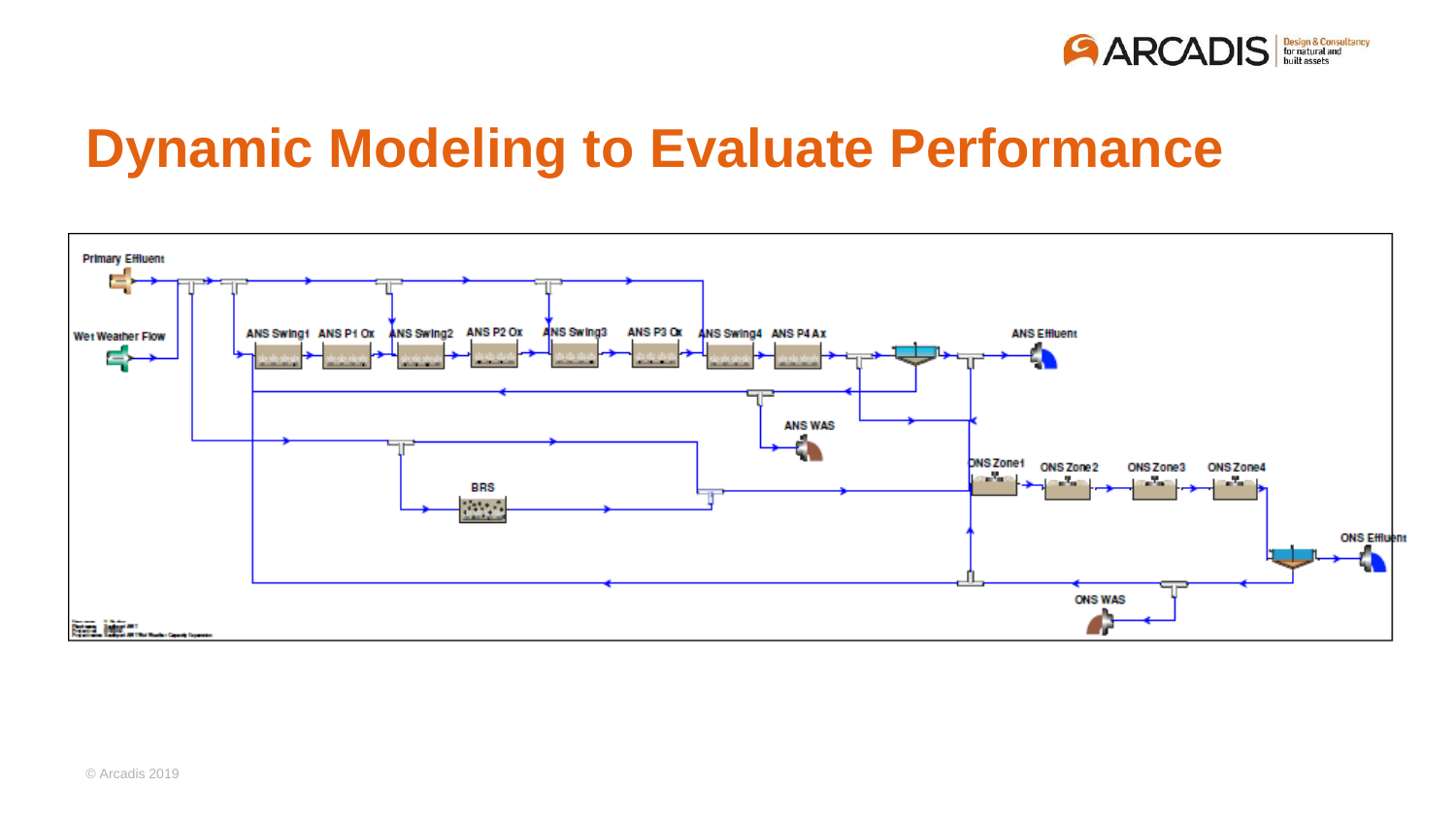

## **Wet Weather Expansion Planning**

- Create model of WRRF
- Develop wet weather model input
- Perform modeling



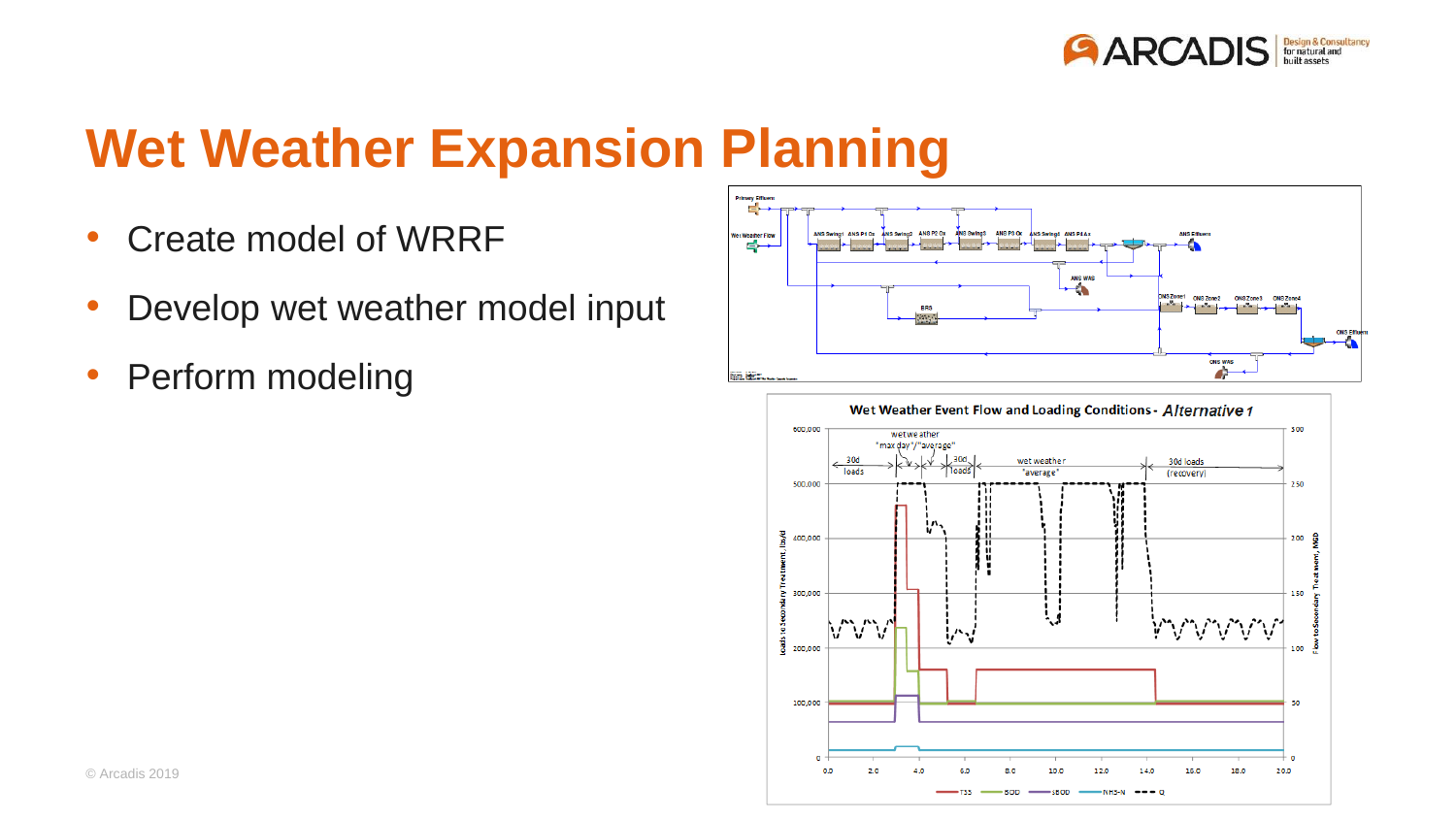

#### **Modeling Identified Treatment Bottlenecks**

#### **Treatment Bottlenecks:**

- Limited primary clarifier capacity
- Train 1 FSTs too small
- Train 2 ATs too small

Train 2 FSTs can potentially manage full 250 mgd **FICH ASSESS FST** 

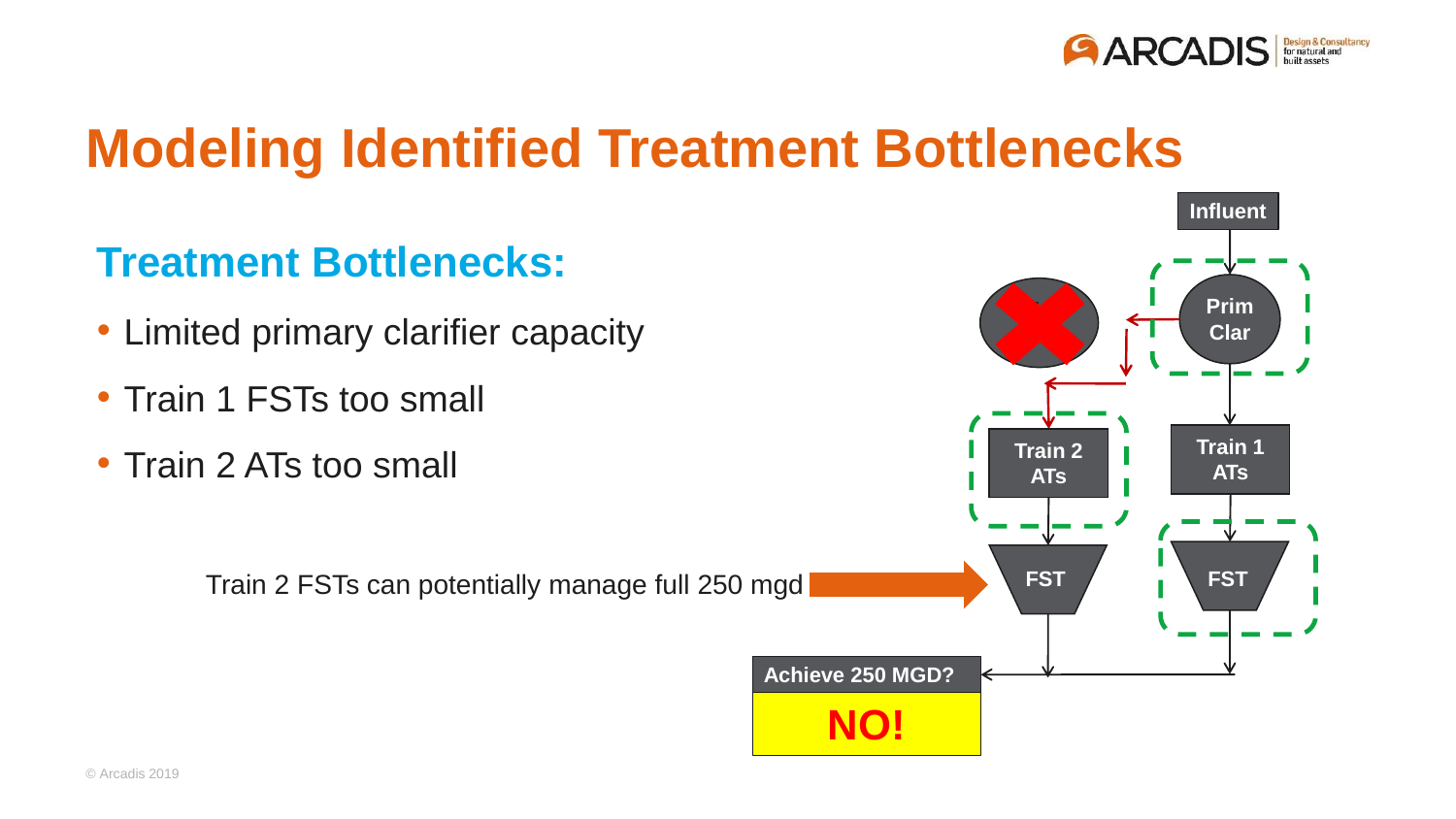

## **Modeling Conclusions and Recommendations**

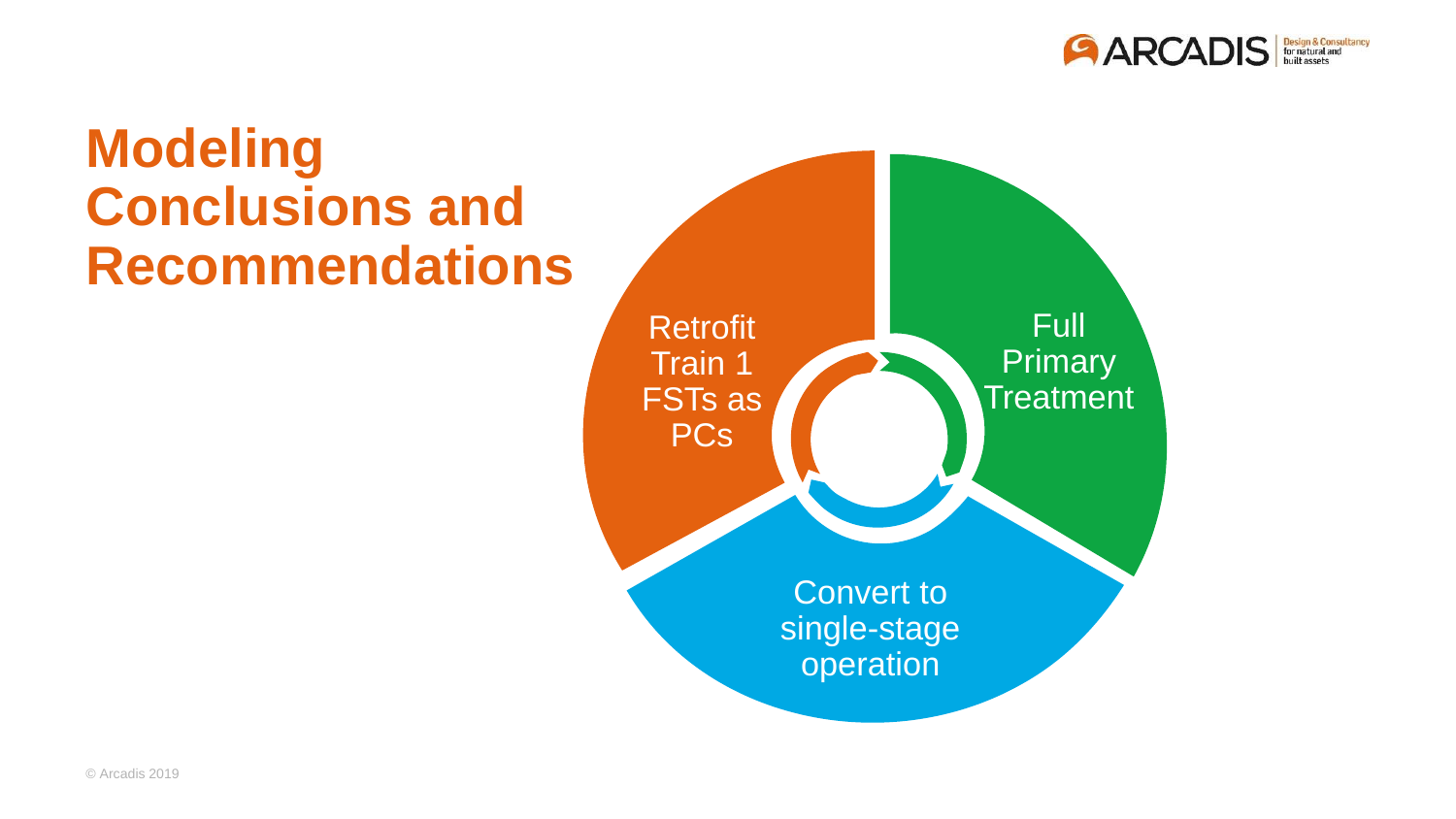

## **Wet Weather Expansion Planning**

#### **Solution: convert Train 1 FSTs to Primary Clarifiers, convert Influent to single-aeration-train operation Prim**  $-250$ **Clar** 35 (MGD) **tower** CONC. (mgN/L) 200 25 Effluent Flow 150 20 **Train 1 Train 2 ATs ATs** VOUWW nowa **Sec. New**  11/2/2009 10/21/2009 10/24/2009 10/27/2009 10/30/2009 11/5/2009 11/8/2009 11/11/2009 11/14/2009 **Prim. Clar. DATE Clar. Convert to** *Lower PE loads + single-train operation allowed system to*

*maintain nitrification, immediate recovery post-storm.*



**Prim. Clarifiers**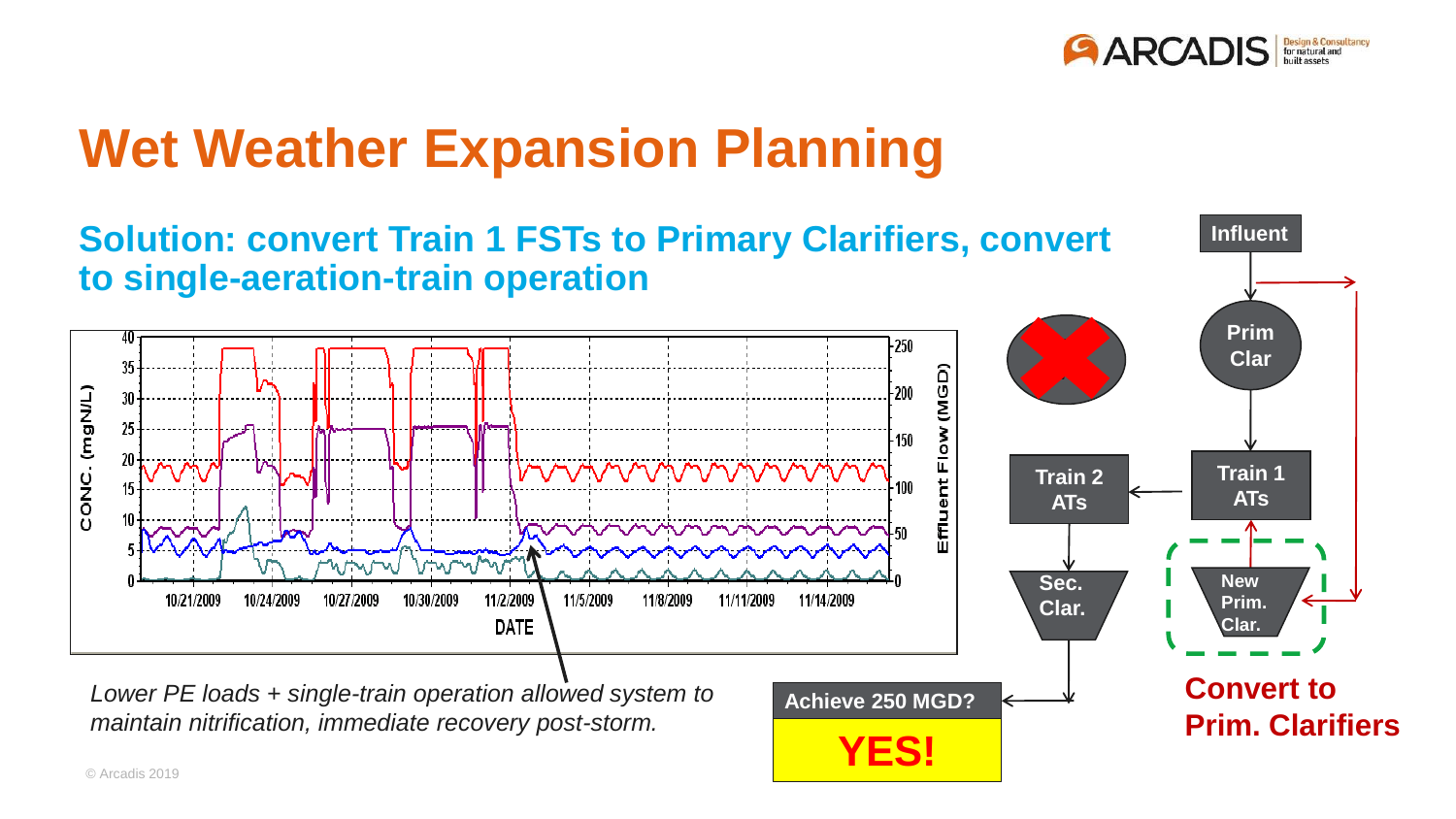

## **Model Value to Wet Weather Expansion Project**

- Helped develop an effective wet weather expansion plan, that:
	- Met all project objectives
	- Maximized utilization of existing assets

• Provided understanding of interplay between peak flows, primary & secondary treatment performance

• Model utilized to provide subsequent preliminary design assistance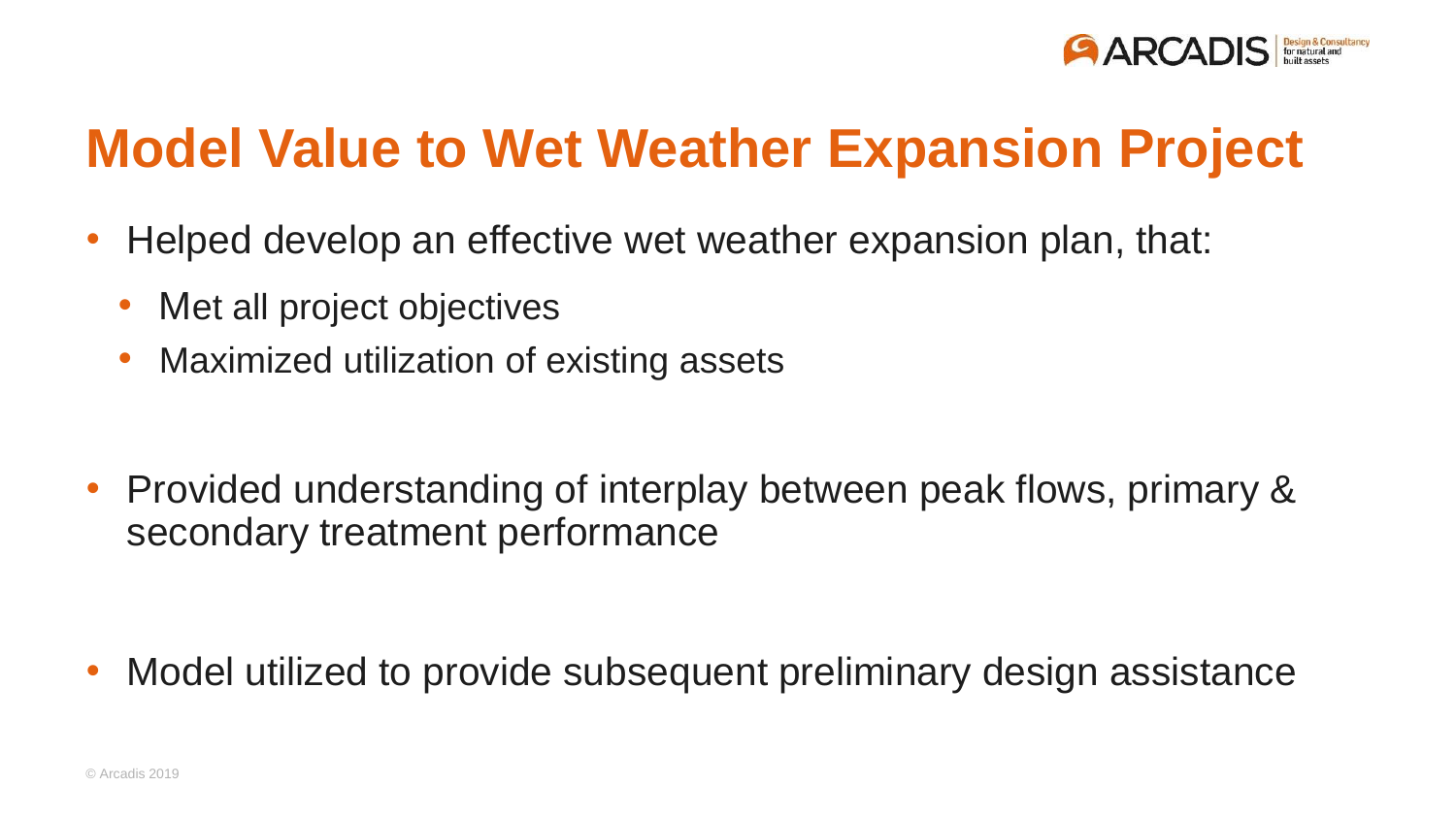

# *Wrap Up*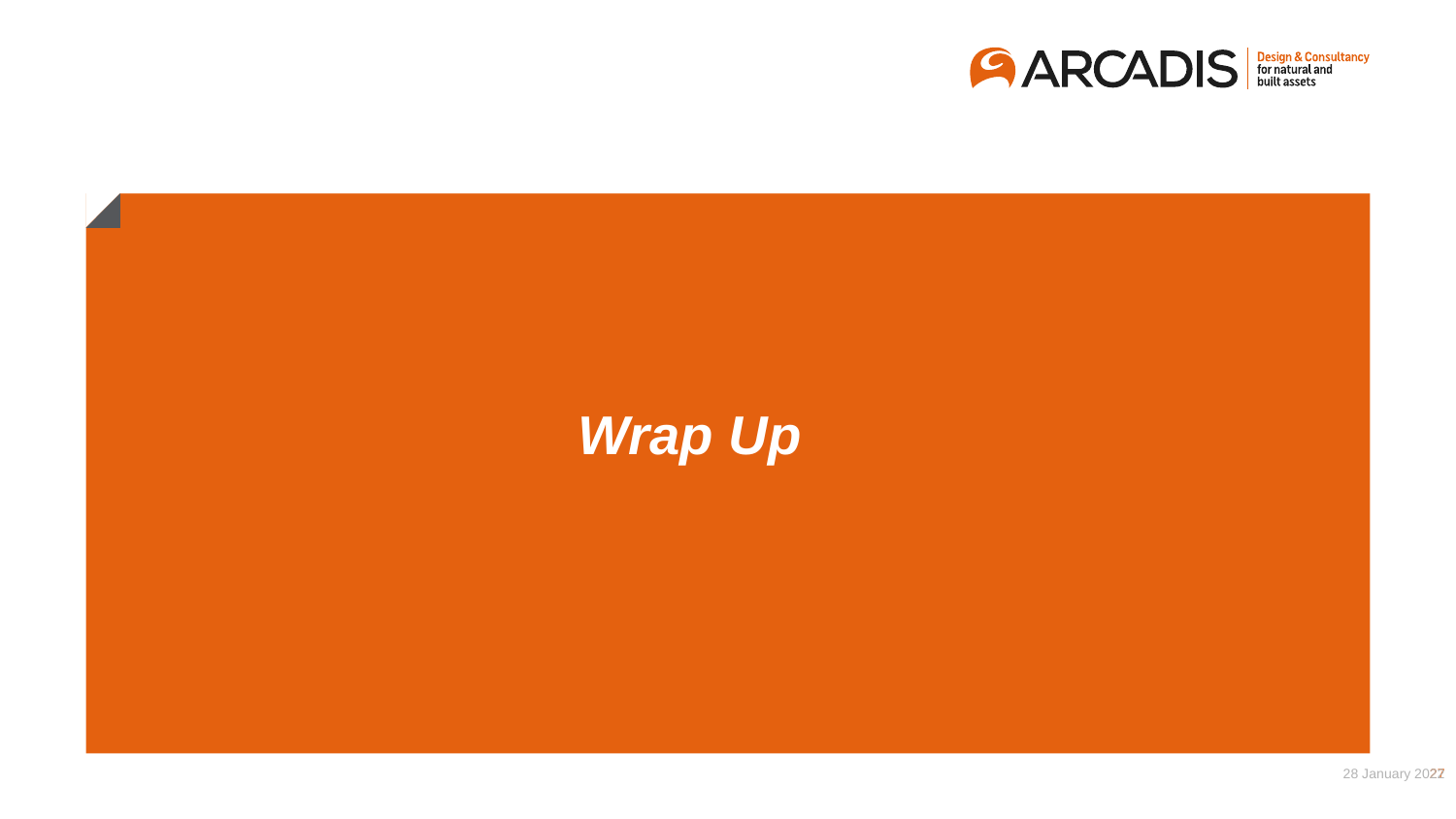

#### **Wet Weather Treatment At WRRFs**

#### **Full understanding of the Dynamic Conditions**

- Influent Quality
- Liquid Treatment Hydraulic and Process Capacities & Interactions
- Solids Handling

#### **Permit Condition**

• Recognize impacts to managing additional flow at WRRF

#### **Treatment Technology**

• Look for Synergistic Technologies for both Dry and Wet Weather Treatment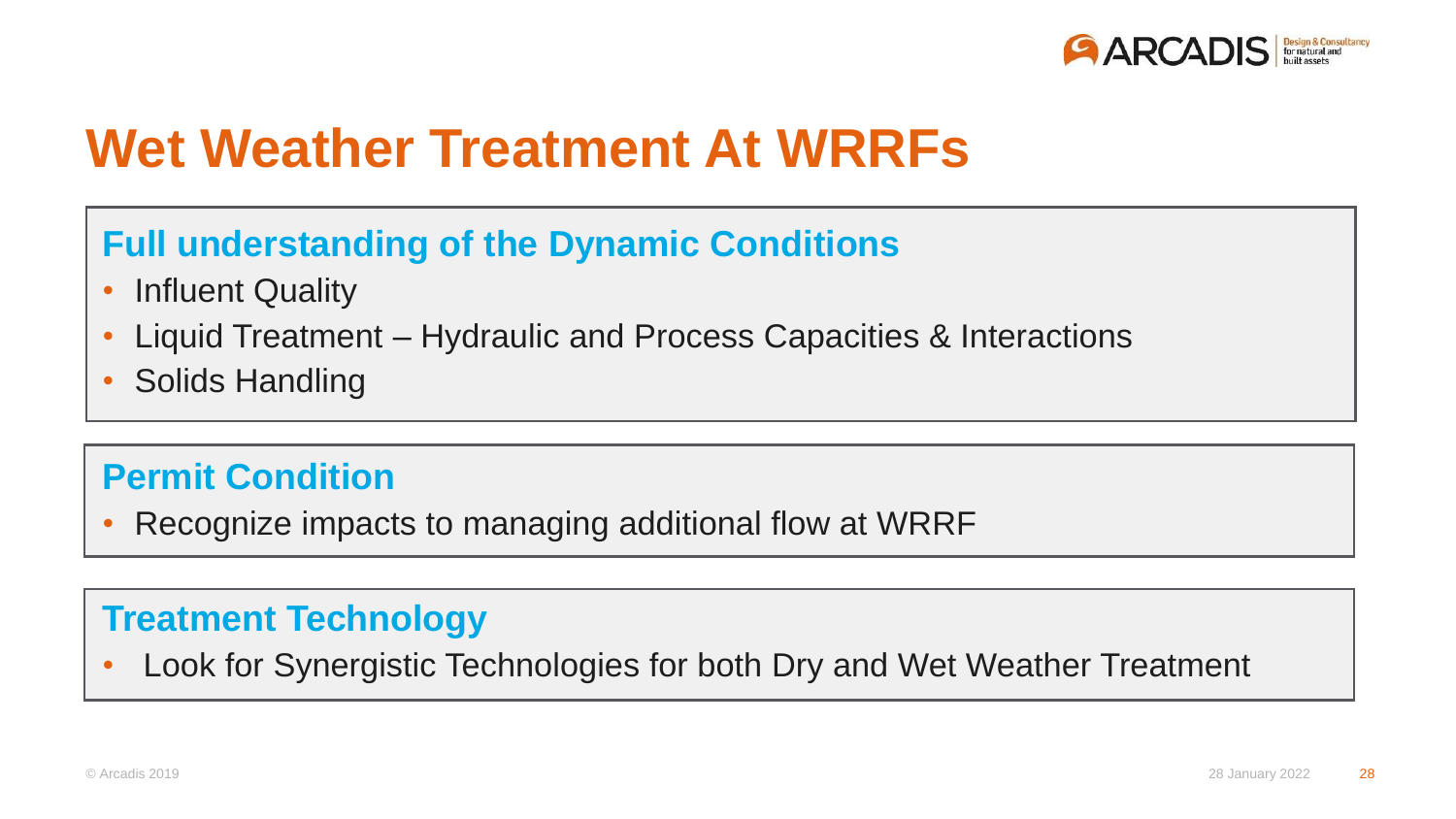

#### **Questions/Discussion**

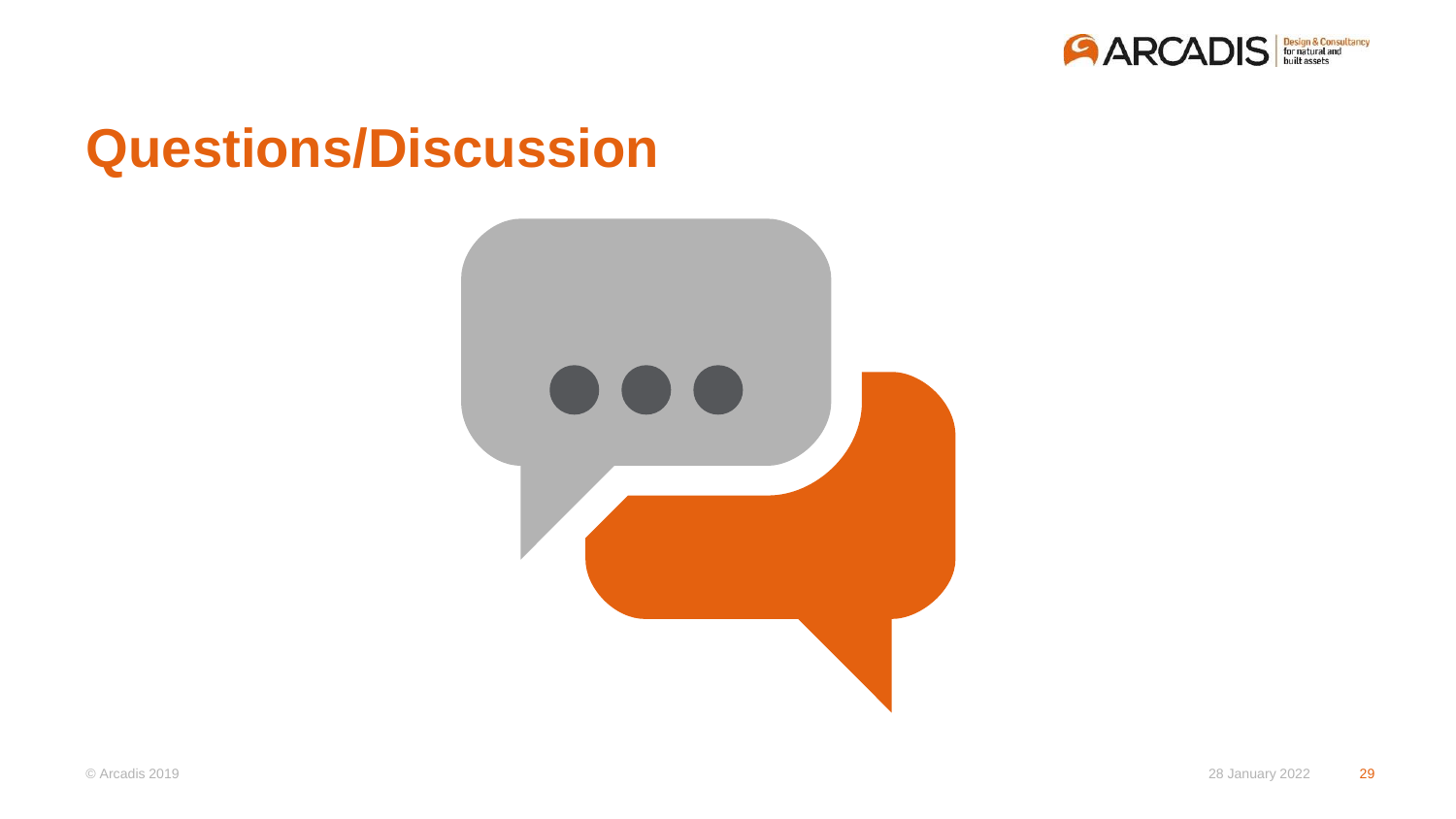

## **Today's Presenter(s)**



#### **EDWARD BECKER**

Wastewater process design engineer (24 yrs of experience) Principal Process Design Engineer

- 10 Friends Lane, Suite 100, Newtown, PA 18940  $\boldsymbol{\Omega}$
- 610.624.4319 Q
- Ed.Becker@arcadis.com  $\color{red} \blacksquare$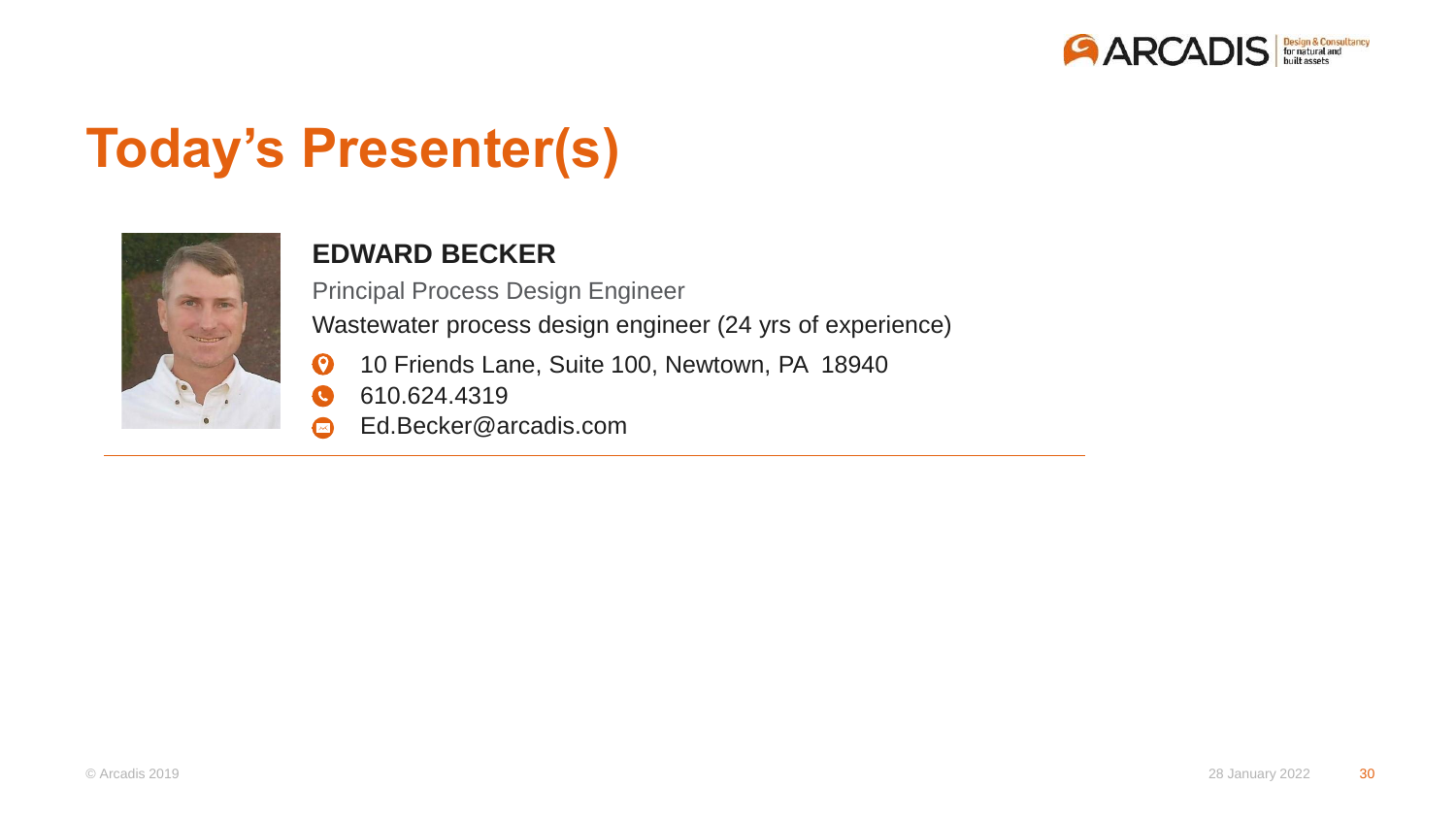

## **Arcadis.** Improving quality of life.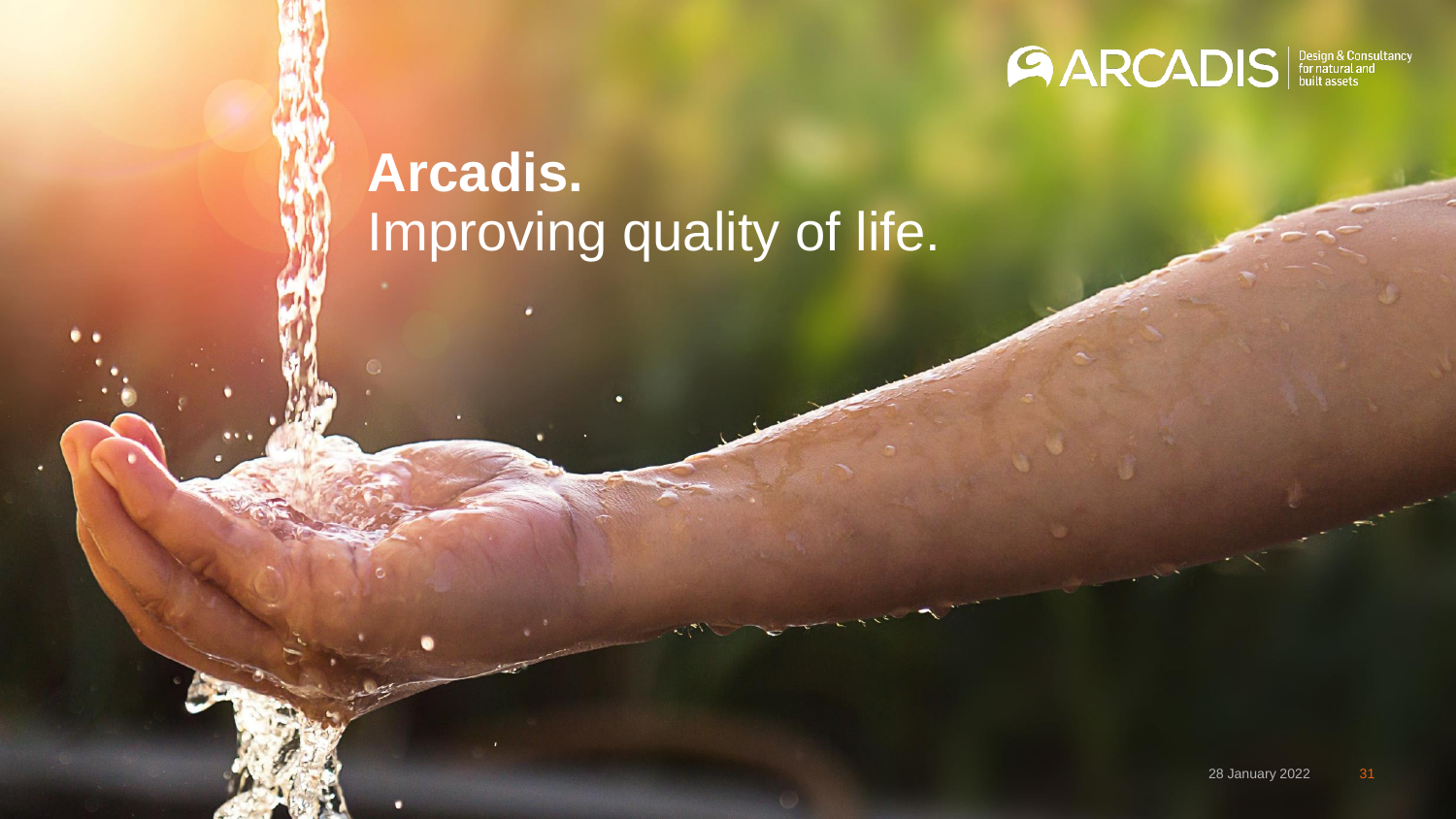

## **One Example of Ballasted Treatment - Actiflo® ®**